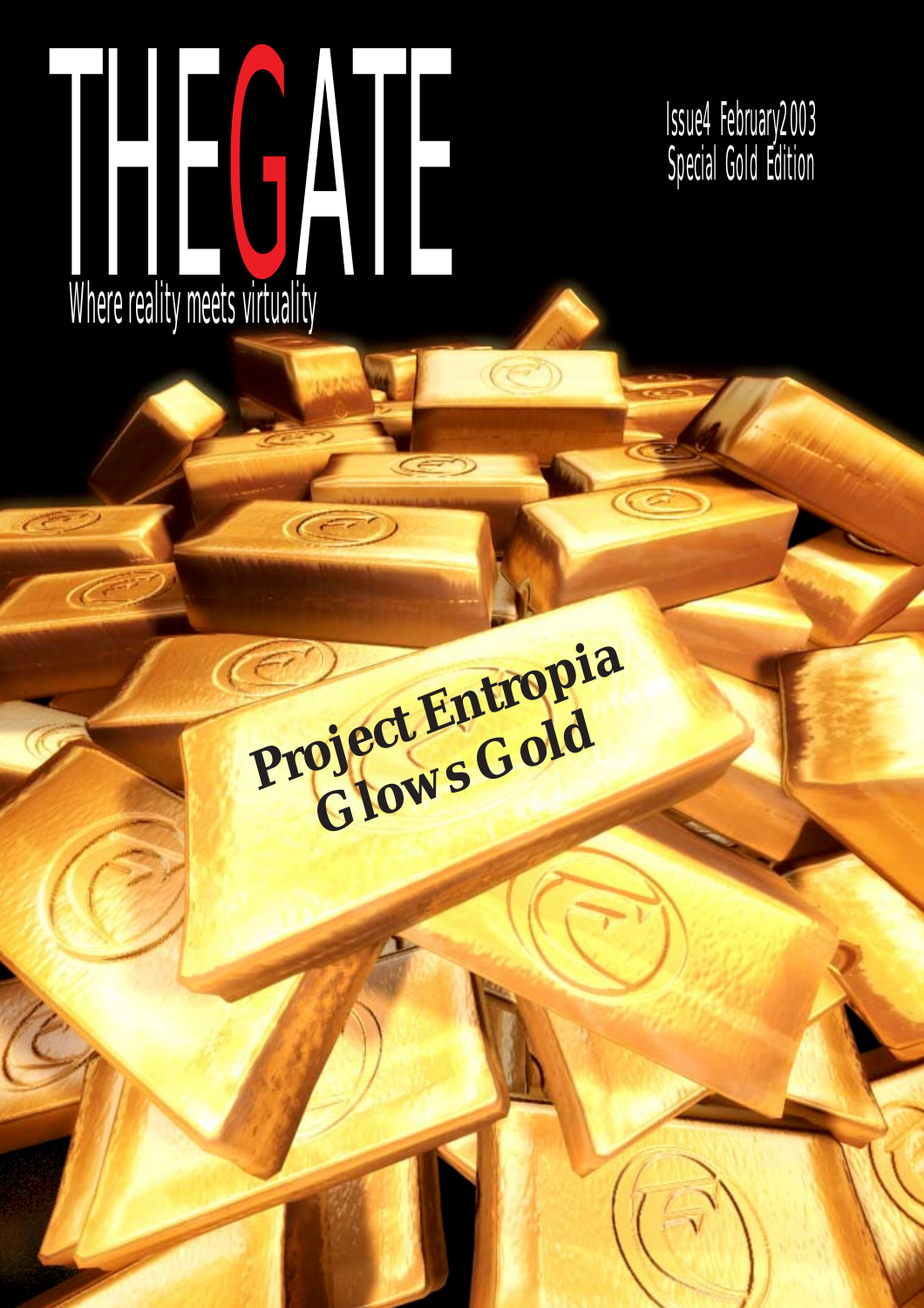## **THEGATE**

Issue 4, February 2002

Editor Stephanie Haines

Writers Frank Campbell Helen Praetorius

**Illustrations** Fredrik Andersson

**Portraits** Peter Alfredsson

Picture Research Helen Praetorius

Layout Stephanie Haines

Design Stephanie Haines

Helen Praetorius Frank Campbell

## Managing Director MindArk AB

Jan Welter Timkrans

All rights reserved. All trademarks and copyrights recognized.

MindArk AB Järntorget 8 413 04 Gothenburg Sweden Phone: +46 31-607260 Fax: +46 31-136016 Email: fanzine@project-entropia.com Internet: www.project-entropia.com

**Happy Belated New Year! 2003 - What**<br>a year it's going to be for all of us<br>we begin the Gold phase of a project that has a year it's going to be for all of us Linvolved with Project Entropia. Today been years in the making. *The Gate* pays tribute to PE's new beginnings this month with a special Golden Issue. Yes, we will focus on this new chapter in PE's history, but we will also include all our regular favorites as well. Our Message from MindArk this month will include its usual version update information, but also personal messages and comments from key MindArk personnel. We decided to focus on Project Entropia's economy in this issue. Frank Campbell gets the inside scoop on creating cash on Calypso. How do participants make a go of it? In his article, look for info on the newly opened PE Exchange that allows you to buy and sell shares within PE. One of our competitions this month asks you to tell us how you made the most of your first 10 PED. Look for that in our Features section at the back of the magazine. Also on the menu this month, check out several upcoming events on Calypso, read about a French-Canadian website that has served up PE à la français, see the latest festive fashion dressing Calypso and witness the creative writing talent of your fellow PE participants in our Features section.

Thank you to all of our readers for your support and participation. Keep it coming! It's great to see all the involvement – from contest entries to Bertha Bot questions to just plain suggestions and comments. We appreciate every word. We know many of you have been



around since we began to pave PE's road to gold and we look forward to having you here for the rest of the journey.

Cheers, Stephanie Haines Editor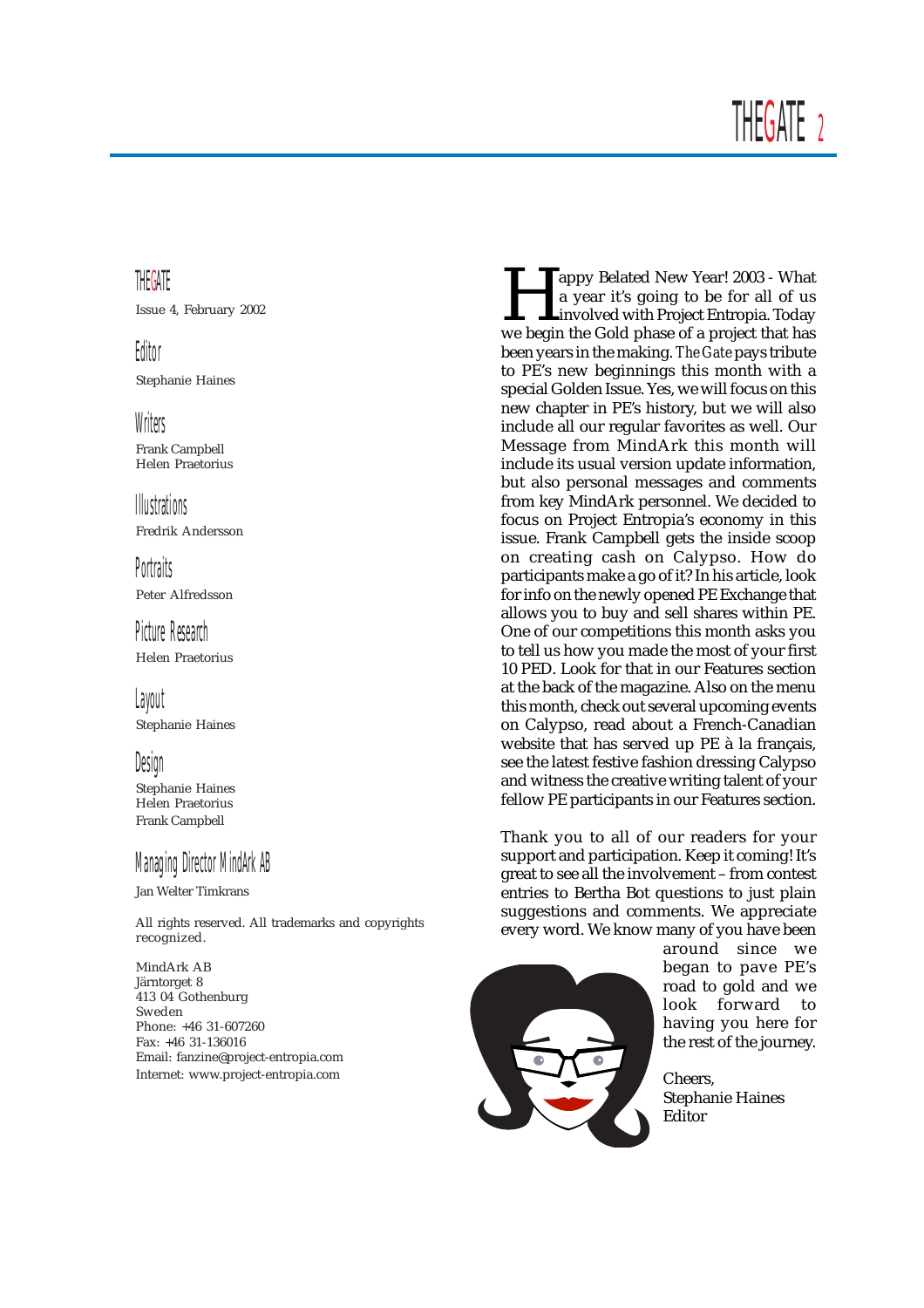## News and Views

It's official – Project Entropia is Golden! What<br>does that really mean though? In another<br>context, going gold translates into a final,<br>released version of the game hitting the home t's official – Project Entropia is Golden! What does that really mean though? In another context, going gold translates into a final, site or store shelves. However PE isn't a game, it isn't like any other product out there. That's why we've taken a different path to gold as well. To us, this golden phase is just another chapter in an endless sci-fi saga that constantly evolves, getting more intriguing and entertaining along the way.

#### **Important Information on Changes**

The Project Entropia Universe Servers were taken down for several days at the end of January. The server park is now hosted in a secure facility in Stockholm. The servers will be connected to the International Internet Backbone, hosted by Telia, one of Europe's largest Internet infrastructure providers. This will greatly enhance participation performance.

The Gold Version of PE is available by simply downloading the latest version update v4.2. You will not have to download the entire new client.

Version updates will be implemented regularly for bug fix purposes and content additions. Here are some of the highlights of v4.2. (See the forums for the full listing):

- All your calls for an Avatar reset have been answered. It is LOOKS ONLY - no items or skills will be lost.

- PVP makes its debut!
- More features in PE Exchange and Societies

#### **From Us to You**

The road to gold has been a long one. Along with all the hard work accomplished by MindArk employees, it is the participants who keep the universe turning. Some key figures at MindArk would like to take this opportunity to send out some messages to all of you:

This is such an exciting time for PE. Thinking back to when we first came up with the concept for PE - it's unbelievable how far we've come. That is in large part due to all of you participants who have helped us test our product and offer suggestions along the way on how to better it. We appreciate your efforts and look forward to your continued cooperation in the future.

**Jan Welter Timkrans Managing Director**



It's amazing to see what's happening in Project Entropia today. You are helping to create a selfsustained market economy with so much buying, selling and trading taking place. That is what we envisioned when we first set out to build this parallel virtual universe – a place where people could ultimately make a living and prosper. You are making this vision a reality. We thank you for your dedication and belief in our unique product.

**Benny Iggland Chairman, Supervisory Board**

This has been a very exciting year for me. When I first entered the old CTP3 forum, I immediately felt the enormous amount of energy and inspiration and all the ideas and knowledge circulating there. As the Project Entropia Concept Development Manager, I have worked very hard to implement these ideas and suggestions into PE. I strongly believe that a thriving community is the basic for a thriving online experience - especially when the scope is as vast as PE's. Thank you all for a wonderful year. Now let's have a wonderful decade! **Marco Behrmann**

## **Concept Development Manager**

I have been onboard MindArk AB for almost three years now and I must say that it has been a very amazing time - to be one of those who has made it possible for mankind to take us beyond the moon and to explore the planet Calypso and all its possibilities. I am really looking forward to seeing you all on the planet's surface and to see where mankind goes next in the Project Entropia evolution.

**Thommie Astorson Web & Public Relations Manager**

See you all on Calypso!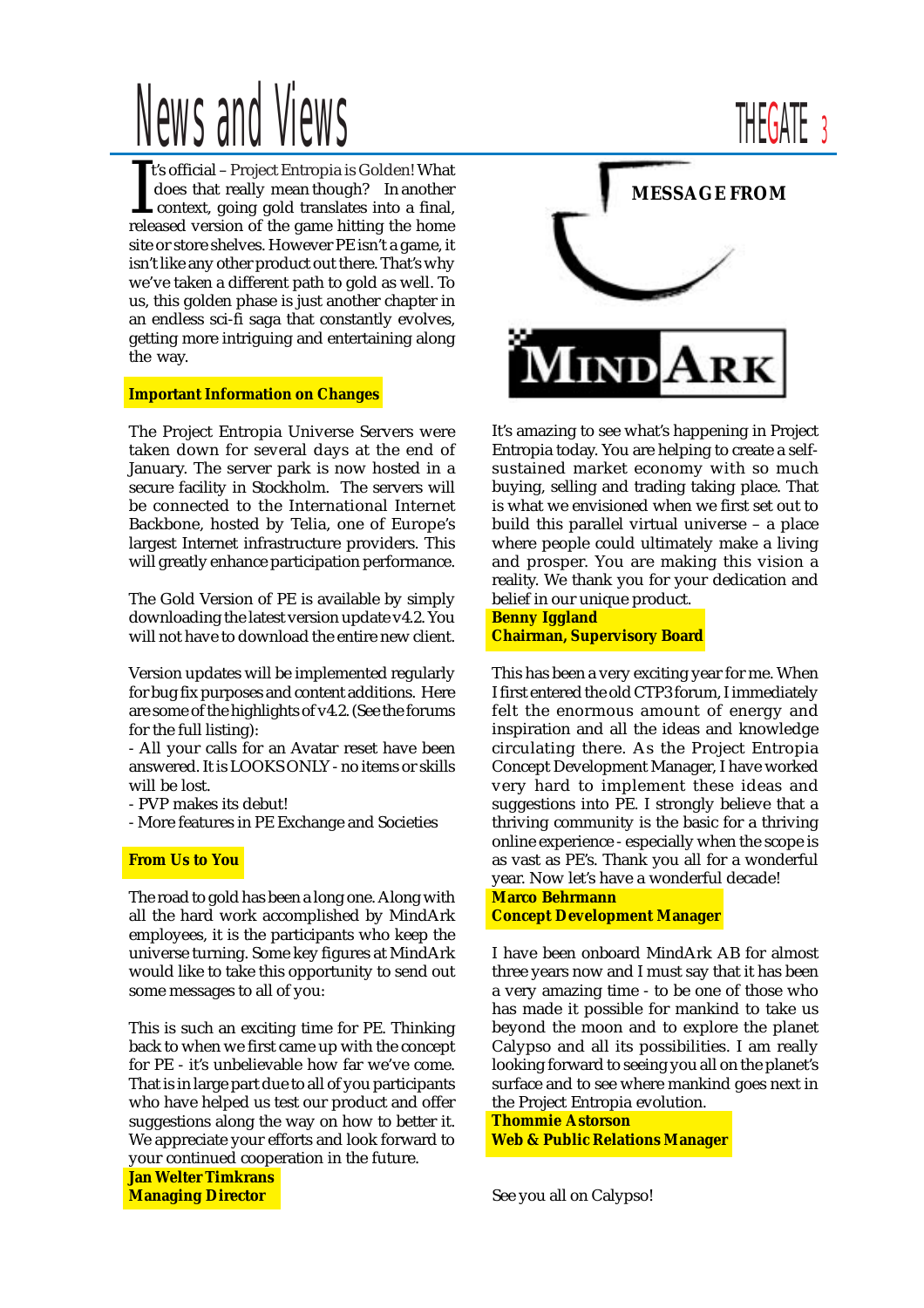## $IHH \hat{A}I^2$

## **It's been a long and winding road on the way to gold. Here's a look at the journey.**

**1995** – Original concept for Project Entropia conceived by Jan Welter Timkrans and Benny Iggland

**1997** – The development of Project Entropia slowly begins with a few brilliant minds

**1999** – Company known today as MindArk AB forms with roughly 10 employees

**2000** – Domain name Project Entropia bought and first Infobooth brought online

**May 2001** – Original Beta phase of PE (approx. 50 testers)

**May 2001** – PE upgrades its virtual universe by implementing the NetImmerse engine 4.0

**July 2001** – MindArk announces staffing of its Operation Center

**September 2001** – MindArk begins Beta II phase of PE (approx. 500 testers)

**October 2001** – Beta Test expanded to 1000 participants

**November 2001** – MindArk seeks out 5000 participants to test its unique economy system

**January 2002** – Commercial Trial of PE begins with 5000 participants

**May 2002** – Commercial Open Trial of PE begins. Overwhelming response worldwide.

**October 2002** – PE's official website upgraded to latest edition Infobooth 4.0

**October 2002** - First issue of PE fanzine *The Gate* released

**January 200**3 – MindArk has nearly 60 employees

**January 2003** – Project Entropia, Sweden's largest software project in history, goes gold

**2003** – The road continues…..

**The Road to Gold**

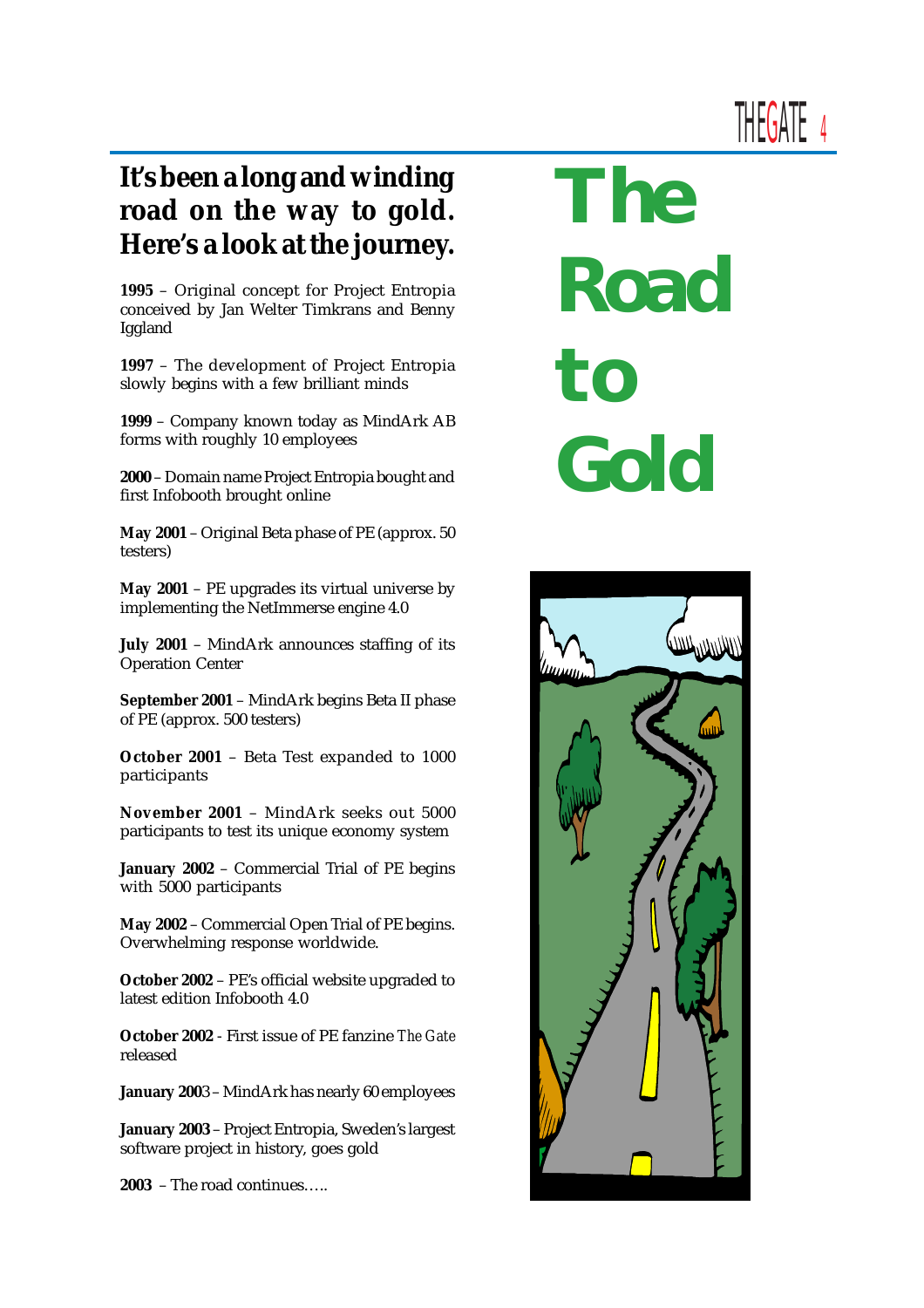## THEGATE 5

## **CREATING**

## Frank Campbell

**T** expected this to be a tough<br>assignment, but not this<br>tough. I decided to revisit<br>Atlas Haven after a few months expected this to be a tough assignment, but not this tough. I decided to revisit absence and hear how some of the colonists were faring with the economy on Calypso. First, I was almost run out of town under a hail of imposter accusations. Then, after a little tweaking here at the offices, I fixed an official MindArk title for my avatar. When I logged in again I found myself buck naked about a click south of Atlas Haven. Things weren't looking good. Fortunately, I managed to hail a passing Samaritan who gave me a pair of trousers and a sweater so I was able to continue to Atlas Haven. Thanks h743d9!

These days Atlas Haven is quite the stew of activity, with its own bizarre blend of crossdressing, armed opportunists milling about trying to trade all manner of things with each other. One of those I met, the Lord Fanel no less, said he was coming out on top. A hunter himself, he recommended hunting Allophyls, and also confirmed the rumor I had heard about so called bait runners - courageous colonists who offer themselves as live bait for hunters - attracting the attention of wild game while the hunters pick their quarry off undisturbed. For this perilous service they then usually receive a PED or two.

Another group trying to make a living around hunting are the ammo-sellers - colonists



that sell ammunition at slightly marked up prices close to the prime hunting zones. Instead of having to run back to the nearest trade terminals, hunters are happy to pay a PED more to get their ammunition quickly and resume their hunt. A knock on effect takes place then, as clothing gained from animal carcasses can fetch high prices from Calypsos female colonists. Coats in particular are highly sought after.

Of course in an environment like this, the weapons trade is booming, and Gemini told me how the Starkhov AS-117 could fetch up to 225 PED in mint condition on the open market. Crafters with good blueprints also seem to be doing nicely by manufacturing non-terminal goods, like the FreanD Alpha pistol, which can be manufactured for a small fraction of the 40 PED retail price. Of course these crafters need raw materials and one of the most sought after materials on Calypso at the moment is Lysterium, and a bundle of this precious material could cost you 40 PED. A female trader called Angel even mentioned hiring people at one point to go out and search for individuals that might have stores of certain materials. If you think you've got something of value, try visiting Twin Peaks as well, where a lot of crafters gather.

Bare chested Burnsey wasn't quite so enthusiastic about everything but did mention that hosting guided

# **ON CALYPSO**

tours for noobs (new colonists) was a source of income. He also wanted to sound a note of caution to all noobs to be careful when entering. Rumors of scammers are abound, and I want to stress to everybody that if you come across a scammer to report it to us at: *abuse@project-entropia.com* and we'll take action. We have zero tolerance for this behavior.

As with all economies there are always those who have nothing, and Atlas Haven attracts its fair share of beggars. These people seem willing to do anything for a PED and infuriate most of the established traders. A tip to anybody considering begging is not to bother. Try offering a service. Be useful, but don't beg.

The PE Exchange has recently opened in Hadesheim, and while it's in its early days yet, stocks are already available in the ammunition company Sphere Ordnance and the share savings society Friends of MindArk. Sound like interesting investments?

Then of course there's the bizarre. I've heard of a couple of females at Fort Fury dancing in their underwear for PED. I guess it all goes to show that Calypso is beginning to take on a life of its own.

So if you've got any interesting, innovative or just plain funny stories about the development of Calypso's economy, let me know at fanzine@project-entropia.com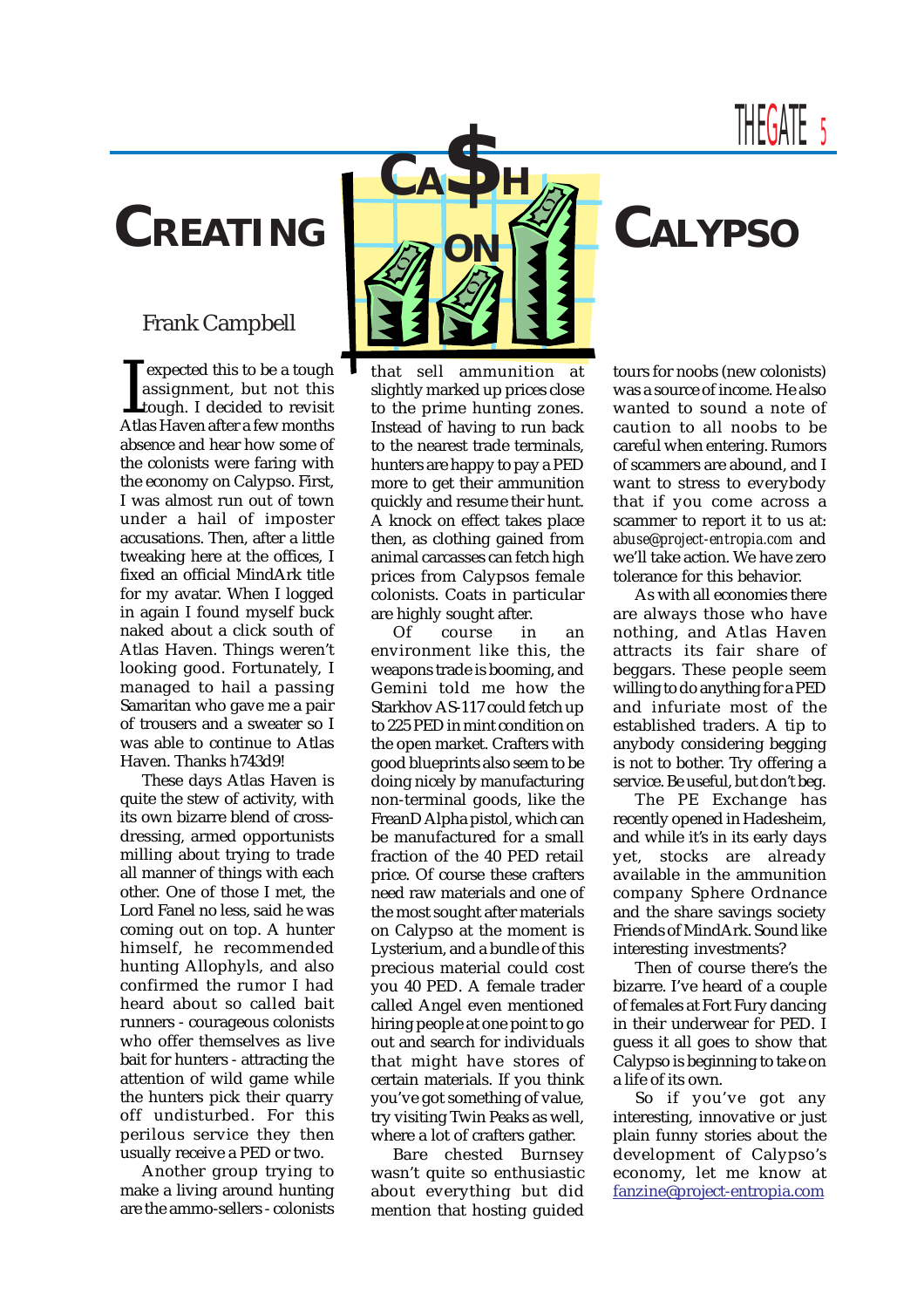$IHHdH_6$ 

## **PE à la français**



Alchemic Dream likes turning dreams into reality. The French-Canadian company has done just that for Project Entropia, introducing the unique virtual universe to the French community in Canada and abroad. *Merci beaucoup.*

Based in Montreal, Alchemic Dream dedicates itself to the localization and community management of MMORPG's. "In a nutshell, AD is a link between developers and players and a breath of life for the game," boasts CEO Aurélien Merville. "We decided to start AD because developers create online worlds and players need a kind of travel agency to reach these worlds."

Merville himself has worked in the MMORPG industry for years. He says playing different computer games, especially RPG's, is his passion. Like many other PE fans, he thought the concept was unique and wanted to be involved somehow, "I checked the website about three years ago. When I saw the idea of Project Entropia I said 'I must work with Mindark'. Later, when Alchemic Dream was created, I received a CD for the closed beta phase 2. I tried it, I liked the game and I called MindArk to make a partnership."

The partnership began in July of 2002. It was a deal that saw Alchemic Dream become the official website of the French PE community. "All the information is translated, even if we don't have an Infobooth, we're a French mirror," says Merville. "Moreover, we'll start events and activities dedicated to the French community and they will be announced on the Alchemic Dream website."

AD has worked hard translating the official PE site, our fanzine The Gate and most recently, the entire client. That took the Alchemic Dream team about three weeks to complete. It was then distributed by popular French gaming

magazine Gen4. Merville says the distribution created a lot of interest in both PE and AD, bringing in many new, interested people.

PE is one of the main titles featured on the Alchemic Dream website, so its community is constantly growing. "It is mostly French, but we have French Canadians, Belgians and Swiss," says Merville of the community makeup. Two AD employees are solely dedicated to Project Entropia's portion of the site, but Merville says the team will grow with PE's gold launch. They plan to add to their support and community management departments.

Alchemic Dream has a wish list for the future, which along with "Conquest of the world", includes being a leader in the European market. It also includes Project Entropia and MindArk. The company hopes to translate PE into other languages and to host the French societies website.

Log onto www.alchemicdream.com/portail/ if you're interested in knowing more. Your French better be *superbe! (I usually use Babel Fish to translate. Being Canadian, I know un petit peu, but not more!)*



The French community within PE is very strong. More than 20 French societies have applied for official status now and that number grows daily. If you are looking to meet some fellow French friends in PE, *The Gate* has been told that Nymphtown in the north-east corner of the south-east map sector is a particularly popular hangout. See you there!

Stephanie Haines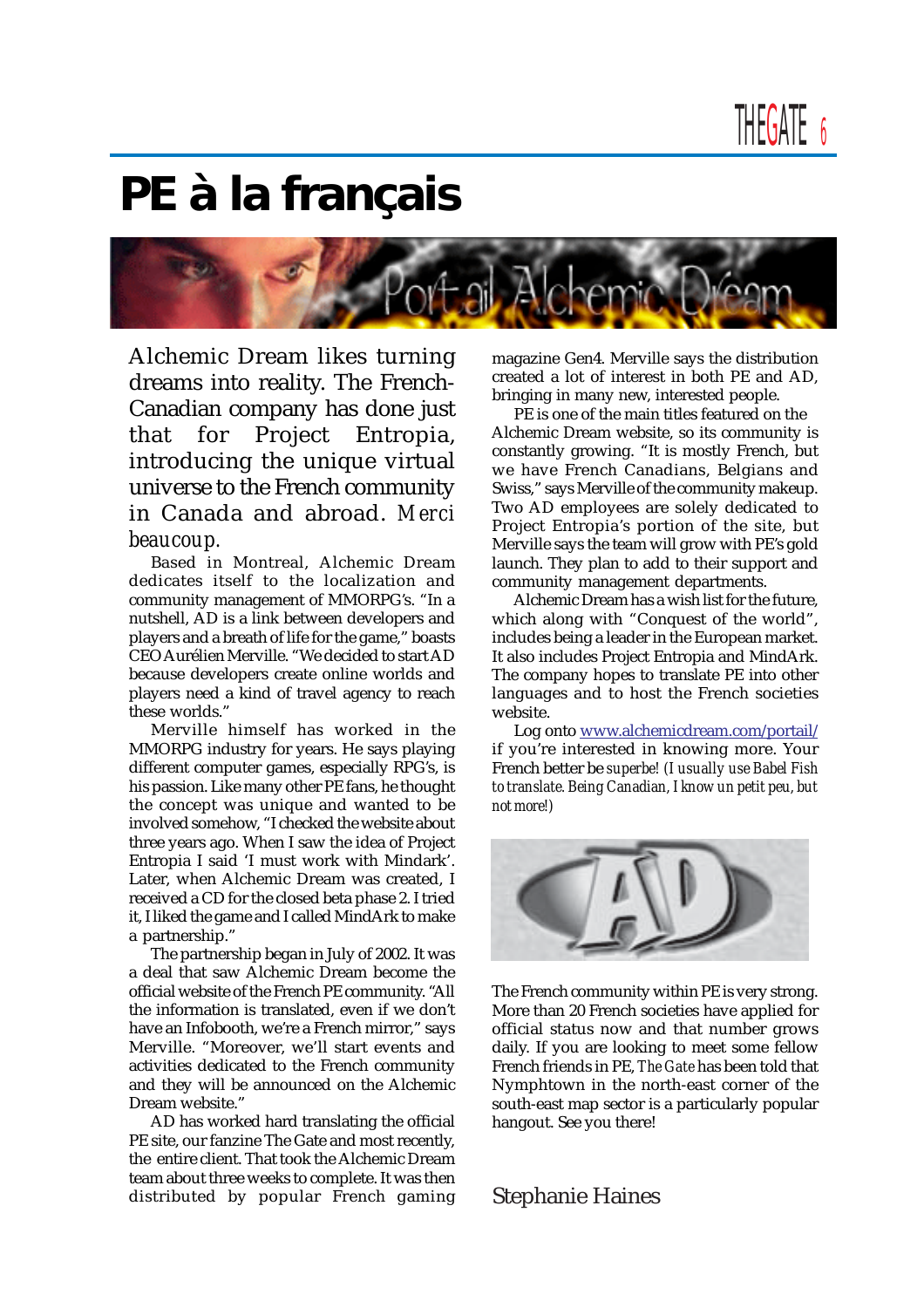

## meet anita @ mindark

Q: What is your name? (A female newbie) A: Anita Maletic

#### Q: Where are you from?

A: I suppose I should explain that since my surname doesn't sound very Swedish. I was born in Sweden and I have lived here all my life (except for half a year in Australia) but my parents are from Croatia. I can tell you though, that I feel as equally Swedish as I do Croatian.

#### Q: How old are you?

A: I'm 23 years old.

#### Q: What attracted you to apply for a job here at MindArk?

A: My intention after university studies has always been to work for an exciting software company that has a young atmosphere, and that develops a product I can be proud to be part of and wholehearted believe in. I feel that MindArk has given me the opportunity to experience all that.

#### Q: How long have you been working here at MindArk?

A: Approximately 3 months.

#### Q: What do you do here at MindArk?

A: I'm a database operator, which means that I manage the information in the parameter database.

#### Q: Can you explain exactly what that is?

A: PE consists of a lot of parameters, which have information about clothes, species, skills and blueprints. My job is to manage and balance these parameters in order to obtain correct values in the virtual world. This can be everything from adding information about new clothes, designing blueprints or changing species, speed and aggression values.

Q: What is the best/worst part about your job? A: The best part is to keep a lot of things in order and the worst part must be the lack of physical activity.

#### Q: What do you think is the most important thing when you build a virtual world?

A: To develop a virtual world where users are familiar with the environment and at the same



time able to experience a fantasy our reality can't offer them. The world and the features in it must therefore constantly attract the participants. A participant should also have the opportunity to undertake a completely different

character/role that many distinguish from his/ her real life.

#### Q: What do you think makes Project Entropia unique?

A: It has to be the entire concept, the opportunities to do things similar to real life and even more…New ideas are flourishing which makes it even more exciting waiting for them to be implemented. The graphic art, music and sound are outstanding, but I think the economic system has to be the most unique thing of all features.

#### Q: What is your favourite feature in Project Entropia?

A: I like to dress my character in different clothes, chat and the feeling of an adventure. Since I like to dance, I'll have to say that the dance moves are quite cool and I practice them a lot.

#### Q: What is your most favourite thing to do other than come to MindArk everyday?

A: I like to spend time with my friends out partying or just hanging out.

#### Q: From a female point of view how do you think women will perceive Project Entropia?

A: I think women will like PE as much as men do, but I think women will be more interested in appearance, clothes, graphical art and chatting with other participants, instead of combat.

Q: Anything else that you would like to share with us?

A: See ya´ on Calypso!

Helen Praetorius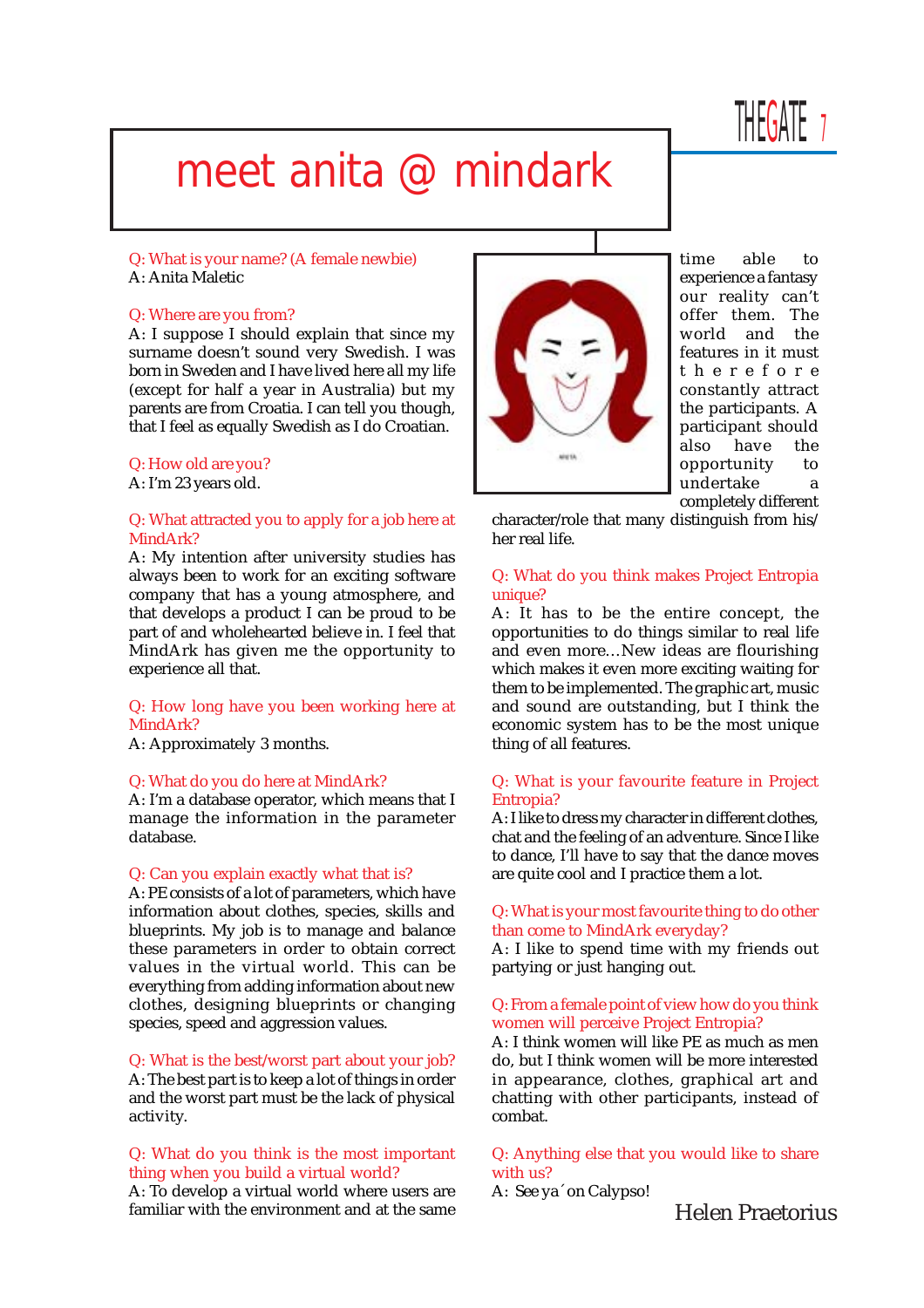

## **The Diary of Ero Hartstenner IV**

Frank Campbell

**Exerchak never came.**<br>Nobody ever came, and<br>as the days released<br>weeks, in the euphoric Nobody ever came, and Aas the days released bubbles of Calypsos discovery, I sat wasting away in the Antarctic Holding Facility - I became DL-4273R.

For the next two years I watched the progress of the Great Exodus, as it became known. I watched Omegaton Industries construct their huge dome in space, inside which they would then construct the famous Exodus craft. One thing about being locked up is that it gives you plenty of time to develop an outsider's perspective. For example, the fact that Omegaton was the only company not represented at that lunar conference. How it was Omegaton that ended up with the contract to develop Calypso. How life became a lot easier for the Federal Empire after the destruction of the Corporate Alliance.

So as I watched the slow construction of the Exodus, I was putting pieces of my own together, and when they fell into place, they spelled a setup. In one foul swoop, opposition from the Corporate Alliance was crushed, Omegaton received undoubtedly the greatest contract in living history, and the Chancellor looked like the savior of Earth – all at a very reasonable cost – me. I decided that if anybody had a right to travel aboard the Exodus, to start a new life, to escape the past, it was me. I decided I was leaving with the Exodus.

Months of preparation saw me escape the frozen plains of the Antarctic. A duped identity onboard a prisoner transfer shuttle, three months hiding on the west coast of Europe, followed by a hide and seek game aboard an Omegaton construct ship, finally allowed me to set foot in the Exodus.

There was no turning back, there was nothing to turn back to. A warrant had been issued across the planet for my arrest. I sat one evening in one of the enormous construction pylons watching the planet Earth slowly gyrate under my feet, thinking how it was a little ironic that I would never actually place my feet on Earth again,nor the moon for that matter

Fate, it seemed, had its own plan for me. I thought I might have played a different role in

the Empire. I thought I might have played on the central stage – the hero's right hand. Instead I was an expendable pawn – a disposable conductor of somebody else's

designs. Earth continued to grind its cosmic cog below me. Its huge spinning mass swirling millions of billions of atoms out into space, to drift, to collide, and join other particles in currents that wind around constellations. To places yet unseen, to homes yet to be built. To places like where I was heading - to the future, to new beginnings, to Calypso.

**That's the end of Ero Hartstenner's diary, but keep a watch out for him on Calypso - he might be a part of all of your futures!**



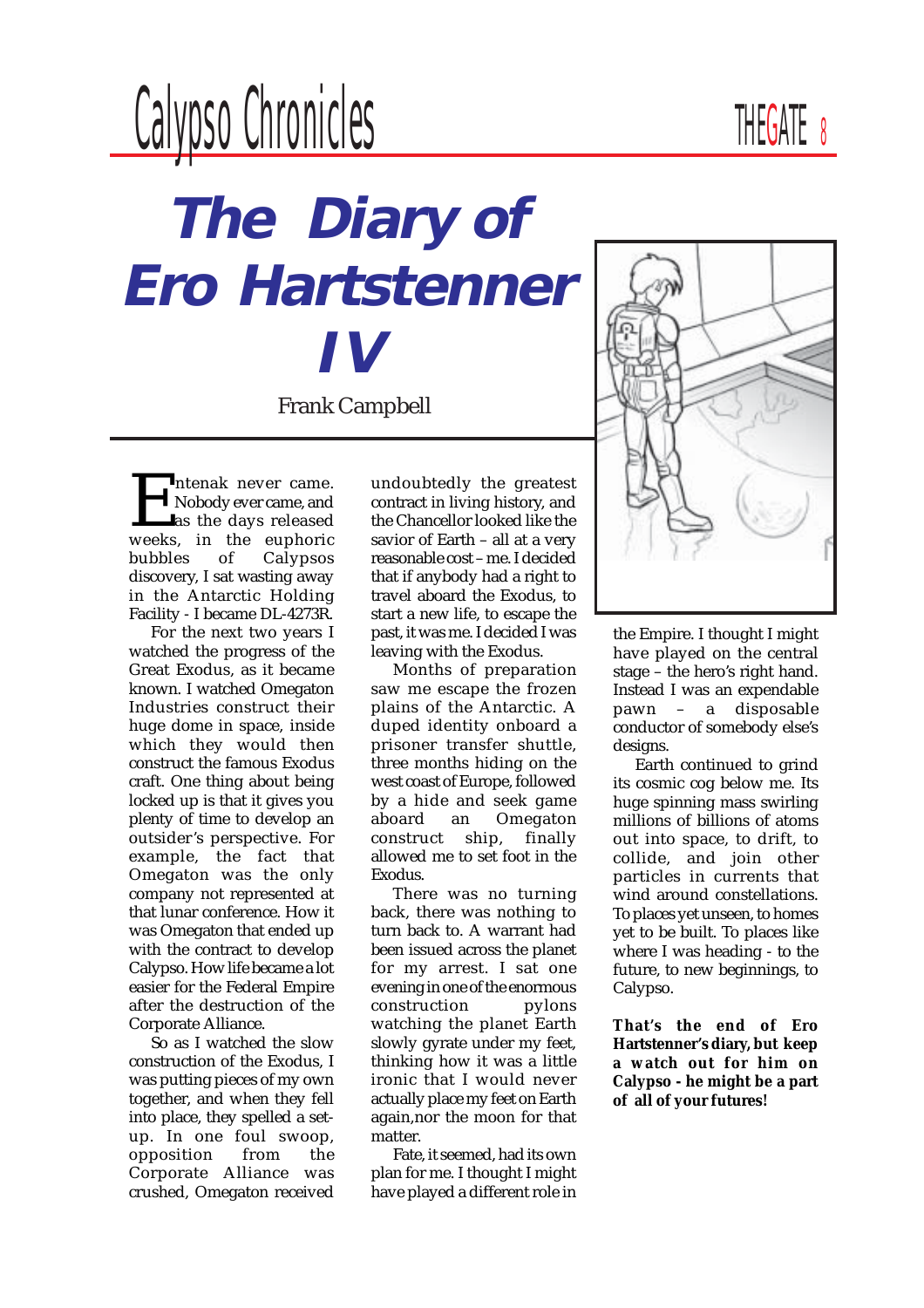$IHHJAIF$  0

S we all know, things are<br>really starting to happen on<br>more and more colonists arriving really starting to happen on **A**Calypso these days with every day. With over 250 societies wanting access, Project Entropia's online community is starting to swell and has expressed a wish for participant events. One of our fans, Clark 'Akadian' Kent, decided to take matters into his own hands, and we were more than delighted here at *The Gate* to offer a helping hand.

Akadian has been a fan of PE for quite a while now, and is as committed to making PE a fun loving and user-friendly environment as we are. That's why he's put together a program of events on Calypso to cover the next four weeks.

The first of the events will take place on **Saturday, Feb. 8** and all those interested are asked to make their way to Chimera for **13:30 UTC**, where Akadian will be waiting to give instructions to everyone wishing to participate. The first event will be a treasure hunt and *The Gate* is glad to sponsor the first, second and third prizes of a basic hunting kit, a basic mining kit and some other single tool respectively. Once the event begins, participants will be given three clues **(through the PE forum)** that lead to the treasure. The first three contestants to find the right spot will be the winners. Prizes will be given out the following Tuesday, Feb.11 at Atlas Haven.

The second event will be on **Saturday, Feb. 15**, and will be an old fashioned race. Again, those interested are to make their way to Chimera for **13:30 UTC,** and register with Akadian. He'll also brief everyone on any necessary instructions and rules at the same time. First, second and third prizes will be dealt out at Atlas Haven on Tuesday, Feb.18.

The third event is on **Friday, Feb. 21** once again at Chimera at **13:30 UTC**, but this time we'll be

**what's on calypso An event calendar for Project Entropia**

picking the best-dressed colonist. As well as Akadian himself, there will be someone from *The Gate* there to help with the judging. First second and third place prizes will be given out at Atlas Haven on Tuesday, Feb.25.

The fourth and last event will be on **Saturday, Mar. 1**, and will be a trivia quiz about PE. It will be held again at Chimera and also involve a first, second and third place winning program. Akadian will explain the rules at **13:30 UTC** and the quiz will begin shortly after that. Prizes will be issued at Atlas Haven the following Tuesday, March 4.

We would like to extend our appreciation to Akadian for the effort he's making so that all of us can have a little more fun in PE. *The Gate* will be there and between searching, running and dressing up, we should have some great screenshots for next months issue.

Good Luck Everyone!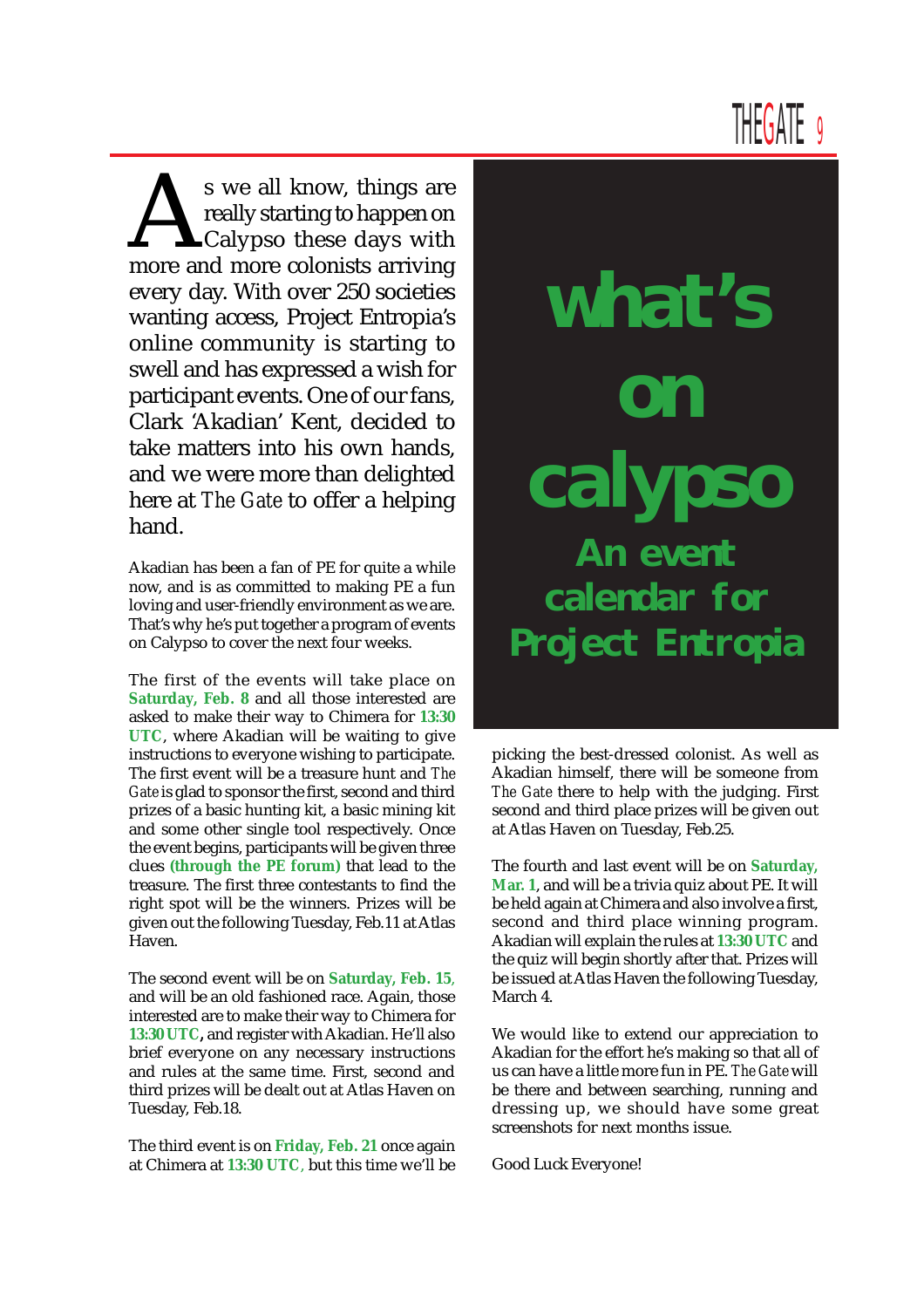## THEGATE 10

## **what's on cont'd**

Sand, sun, a beach house....who could ask for a better party locale? Dozens of Calypso<br>colonists showed up and showed off their<br>dance moves at a late afternoon shindig in Cape and, sun, a beach house….who could ask for a better party locale? Dozens of Calypso colonists showed up and showed off their Corinth Friday January 17<sup>th</sup>. Host Spoon can be thanked for organizing it all. Along with this report, he hinted to *The Gate* that a Cape Corinth Gold party is in the works for February….



It had been a hard day hunting and sweat was beading down his forehead. He had almost been torn in two when an Atrax Young snuck up on him while he was hunting his normal prey. Thank god for Skoshi crafted armour. He hadn't been on Calypso long and was finding life tough…

He saw his friend Spoon walking down the hazy streets of Hadesheim towards him. A big grin on his face like usual, he yelled from the next corner "Hey Leigh, how's it going?"

Before Leigh had the chance to respond, Spoon continued, "You've just gotta come to the big party being organized at Cape Corinth."

Feeling his spirits rise, he grabbed Spoon around the shoulder, "Lets talk party..."

The sun was at a 30-degree angle above the horizon; it was late afternoon. Leigh decided to walk from Hadesheim so he would be fashionably late. The party had started 15 minutes ago and he could see the fort on Cape Corinth glistening under the hot sun.

He was now only a few hundred meters away and he could hear the music blaring. He picked up some signs of his other friends standing on the bar balcony - Silo, Typhoid, War Torment, even Kashka and Getafix were there. Suddenly,



there was an explosion in the sky and then a few seconds later the deafening boom hit him. He looked at the seismic bombs being hurled into the air as mighty make-do fireworks. The beach party had started...

Leigh had never had a better time in his life. There were free Atrox Margaritas and Merp Beer. It was a hot and sweaty party with dancing and light hearted conversation, under the gold-pink sky of a Calypso afternoon. Then to everyone's surprise, some of the MindArk Society showed



up. Marco was dancing on the table in just his underwear and burgundy coat (obviously too much Merp beer). And SysChkOP was getting his groove on too. There was only one possible way for such a great party to get better, but Spoon was nowhere to be found.

"Nah, we've heard Spoon's home teleporter is having lag issues..." Leigh understood because the same had happened to him before, so he went back to having some fun.

The party had grown to massive proportions now and the small fort bar hosted the weight of about 45 people. The first few beats of Leigh's favorite song resonated from the jukebox. Quickly he forgets about all his problems and happily dances the night away on the bar railings drinking Atrox Margaritas.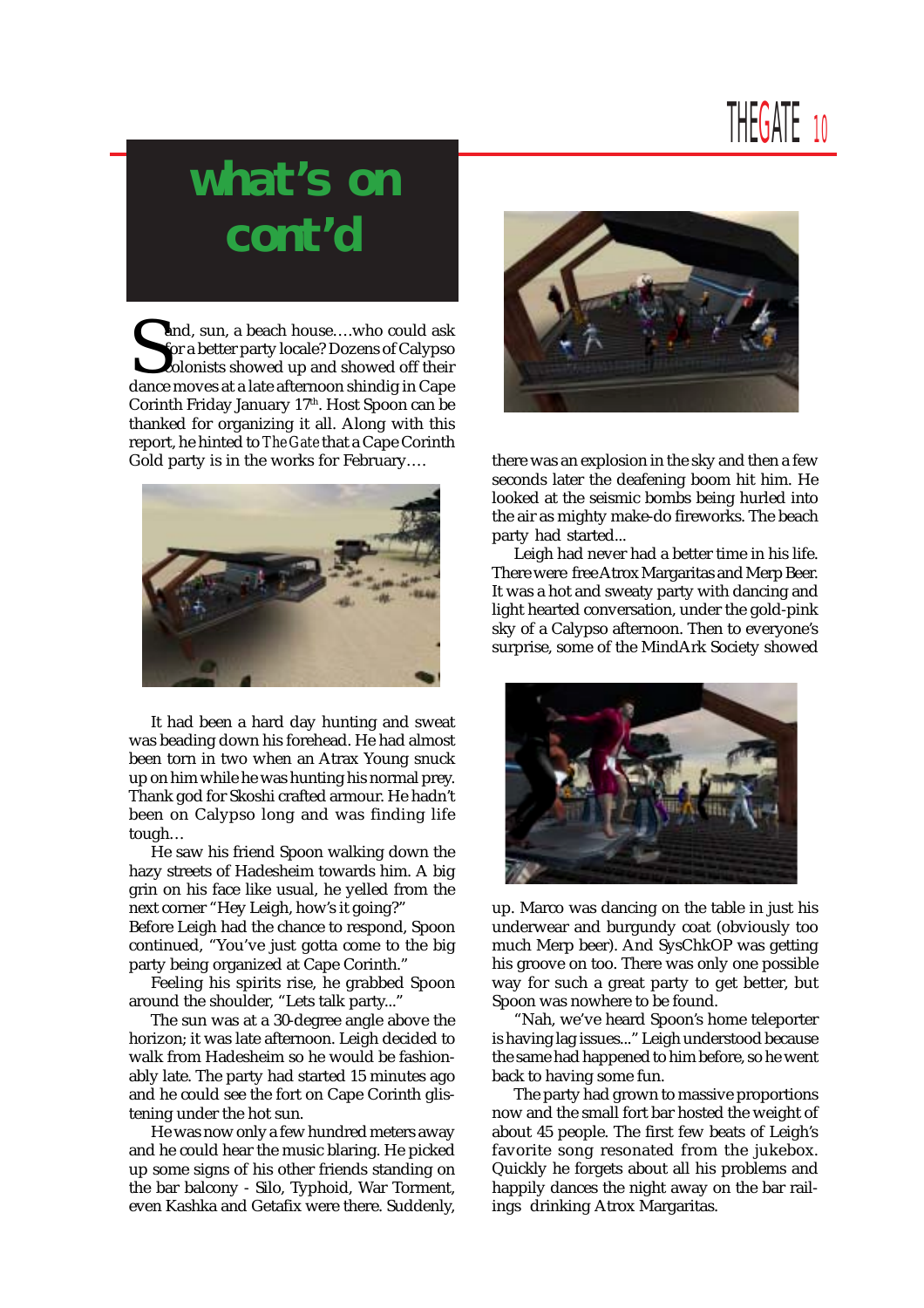## **THE TRAVEL GUIDE**



**Helen Praetorius**



tlas Haven is located in the middle of<br>Eudoria, which is in the northwest<br>section of the continent. It is well known<br>for being one of the first meeting places for many Eudoria, which is in the northwest section of the continent. It is well known for being one of the first meeting places for many early colonists who traveled to Calypso. Today it has become a natural center for public trade and commerce.

As I entered this vibrant place, it struck me how much action was taking place. If you enjoy socialising with other people I suggest you travel here. There always seems to be a large gathering of colonists. This haven has without

a doubt become heaven to both business minded and socially active people. It's a good place to come to when you want to get some tips and advice from fellow participants. I can assure you that if you want to sell those miniskirts you looted because you think they would look better on someone else, the chances

that will you find a buyer in Atlas Haven are pretty big. If you want to sell or buy something, this is the place to do so. Colonists are also offering all kinds of services like being runners, etc. If it seems too crowded

you can always take your customer on a short stroll outside the busy center and do your trade talk in a more peaceful environment.

Wherever business is done, there should also be places for pleasure. Here you can experience both. As I slowly made my way around Atlas Haven I discovered a jukebox. It took me by surprise when I entered one of the buildings.





I'm not telling you where it is, but it's not too difficult to find. I recommend dancing away your stress after a hard day of trading. There are several jukeboxes around Calypso for you to find…

As I continued walking, I came across this huge Mobile Service Centre and decided to go in and take a look around. Impressive! Here you can do everything from constructing a weapon to joining a society in the new society terminal. It's convenient to have all you need in one location right at your fingertips.

There is more…If you want to have your say on the future of Calypso, you can always drop your vote in the Atlas Haven voting booth. And if you are a person who likes living in the fast lane, what better way to get around than to use the teleporter situated here. Just select the area and off you go!

Atlas Haven is also an outpost surrounded by beautiful greenery. You will see the forest flourish as you approach this part of Calypso. For the animal lover or hunter, I must say that the outlying area offers quite a variety of distinctive wildlife. If hunted by one just step over the entrance to Atlas Haven and you'll be safe! Some creatures that you are likely to come across are Exarosaurs, Snablesnots, Gibnibs, Tantardions, Daikibas, just to mention a few. But there are plenty more, I promise you…

I do think it's definitely an area that has something for everybody. Now it's up to you to make the trek there!

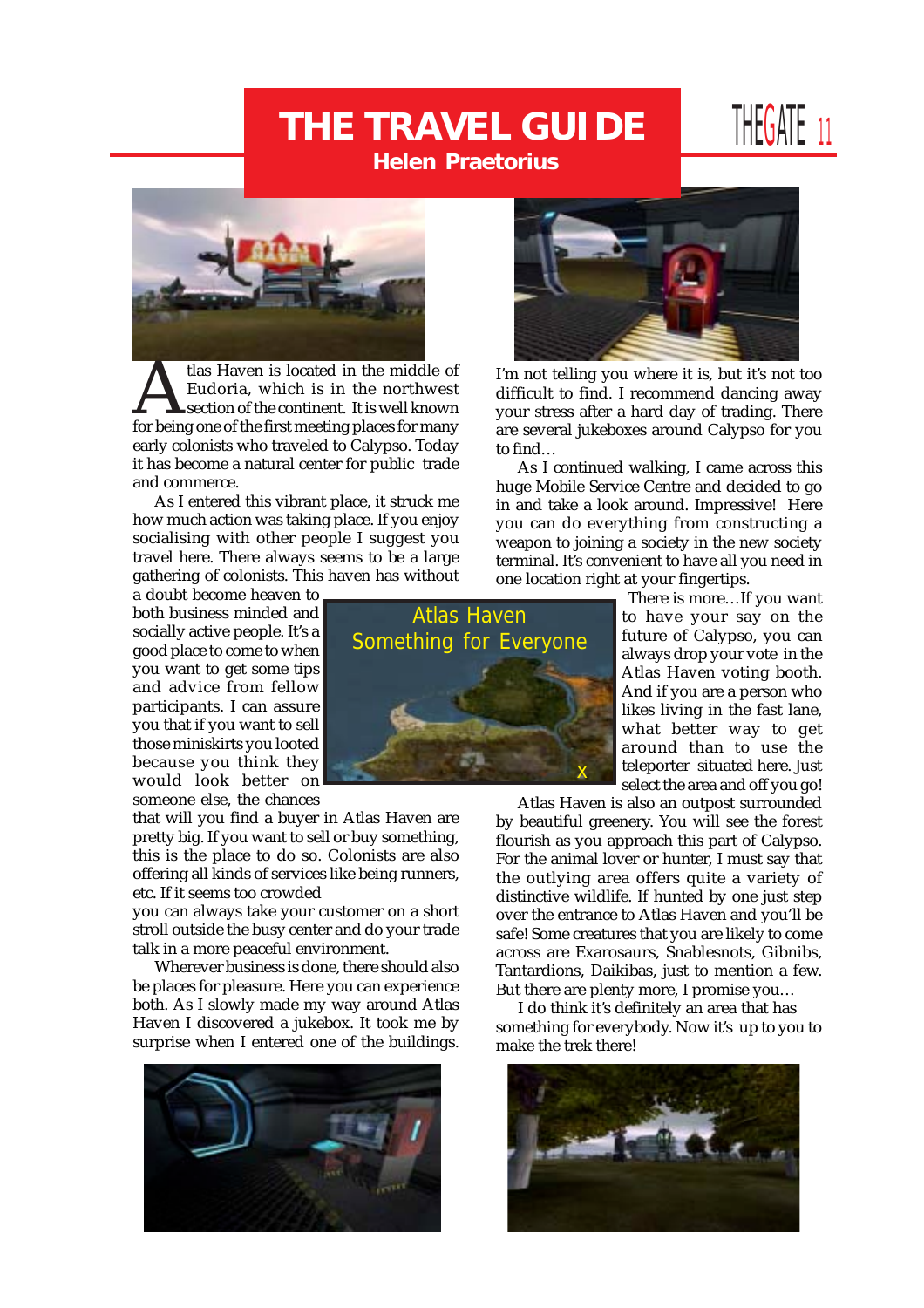

## *Dress for Success*

**Example 11 And Seen** the importance for women to feel<br>**Example 11 And ASHION** *F* Comportunity to express their masculinity as<br>well. Most people would say that it is easier for<br>women to dress up than men. I'm not sure if ntroducing the tuxedo! Project Entropia has seen the importance for women to feel **feminine and is now giving men the** opportunity to express their masculinity as well. Most people would say that it is easier for women to dress up than men. I'm not sure if I agree with that. What beats a nice tux? In my opinion, it is what distinguishes a man from a boy. In this months issue we are highlighting PE's Gold release and want to give you the opportunity to dress up for the special occasion. It is now time to let your guard down and join in on the fun. Polish your shoes, make a toast, and hit the dance floor with your friends. Lets go party!!!

When it comes to dressing up for that special occasion, it is both your own creativity and taste that combine to make the perfect outfit choice. At the last party held at Cape Corinth there were coats, skirts and lots of other wild combos on display, but what was missing? The tuxedo, of course. But we now give men the opportunity to strut their stuff, add that extra touch to the wardrobe. So I hope to see some tuxedos at the next Calypso soiree. Believe me, you will look exquisite and be a true gentleman…

The following is some interesting information about the tuxedo:

Like a lot of things in American culture, the tux was imported from Great Britain. It all began in 1886 when the Prince of Wales, later Edward VII, began wearing a short black jacket in place of the formal tailcoat. An American guest of the Prince, a Mr. James Brown Potter, brought the look to the states, where he made a dashing presence at the Tuxedo Club in upstate New York. Soon the new look caught on as each man had his personal tailor copy the jacket and the new style became known as "what they're wearing to dinner in Tuxedo" And so the new jackets had a name: tuxedos.

Here is a challenge for you... Grab that favourite girl of yours and enter this month's Calypso Fashion competition. Since our topic is celebration and party I would like to invite all our fashionable colonists to dress up and take a screenshot of their creation and send it to us at fanzine@project-entropia.com. But that's not all - I want a couple shot! We will feature the best



looking couple in our next issue and offer a prize for your efforts. Start scanning Calypso to find the man/woman you think has your sense of style.

We have had some requests regarding organising fashion shows on Calypso. Send me your opinions to fanzine@projectentropia.com. Stay tuned for more hot fashion tips in next month's issue!



Here is the opportunity for you to elaborate with your preferred design. This man is wearing a grey tuxedo called Spiral Street XXX jacket. The jacket is a classic four-button silhouette highlighted by matte satin, shawl lapels and besom pockets. The shirt is a classic wing tip with front buttons and French cuffs a pleated breast plate dinner shirt.

The lady looks simply marvellous standing together next to the man in this amazing looking red evening gown from Star Satin. What a fabulous couple!!

## THEGATE 12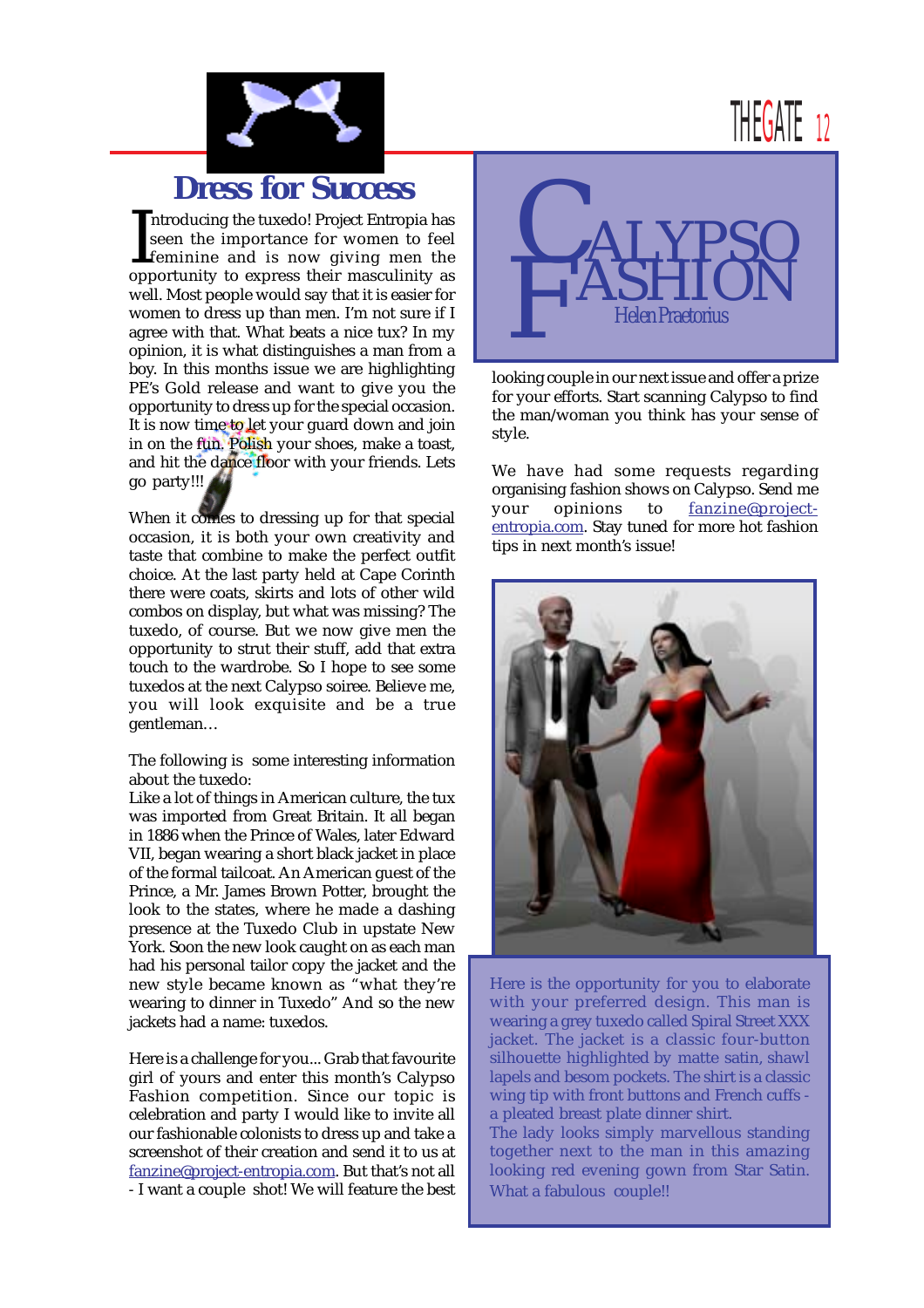## $IHHJAIF$

**"We are aiming at being the first society to bring in \$100,000 as profit."**

**If you're going to aim, aim high they say. To the Smithing and Mining Corporation, PE is no game. It's serious business.**

" "This was a 'game' that<br>sounded like I could<br>says one of SMC's founders sounded like I could make a living doing, ' Sabbath. "The concept for the game had been in my head for quite awhile… People would quit their day jobs and work in game as characters making and selling items or performing services."

Sabbath decided to start up a society of his own in PE after giving up on an invite into another one (that doesn't exist today, by the way). He was becoming an expert miner and his sole buyer for ingots, Melchior, was a talented smith. "He could smoke through a pile of ingots like a starving dog eating a bowl of canned dog food - and that's fast, " says Sabbath. "I quickly realized we needed more miners so I started recruiting the best miners I could find. Thus we were Smithing and Mining, the C for "Corp"." The two officially formed a society in May of last year with PE participant Aziphirael.

SMC is a key society in PE, but it isn't due to their size. They are a tight-knit group

## **SOCIETY PROFILE**

**Stephanie Haines**

with 14 members and are planning to stay small. It is their organization and keen business sense that makes them unique. The society has created its own banker avatar within PE that does all SMC's buying and selling. "Since the game does not have storefronts yet, we created this character to be our storefront. A portion of the profits made through the banker is being saved for future purchases like a shop and land when they become available," says Sabbath.

SMC also runs a Co-op, which is a profit-sharing plan that anyone can join. Sabbath explains how it works, "They sell their ingots to the SMCbanker at trade terminal price and at the end of the month we pay them a proportional share of the profits we made off those ingots. We take a small percentage to compensate our members for providing the service." These Co-op members can put items on consignment with the banker, plus they also have access to SMC's loan system, which works somewhat like a pawnshop.

The intricate economy doesn't end there. SMC also provides members and some non-members who don't have credit cards, a currency exchange service. Along with using PayPal, "we also purchase PEDs from players that have PEDs to sell. Purchasing PEDs from players helps keep money in game, "says Sabbath.

Sabbath contributes the smooth running of SMC to its council. " 'In a multitude of council, there is wisdom' guidance by a group of people is often better than one." Those six members make the key decisions. The rest of the society is made up of members, recruits and Co-op associates. Those who do well in the Co-op are screened to see if they are 'up' to being a full member, but the process is very selective.

SMC is serious. With plans to purchase a shop or land soon, transform the society into a real-life business and become a household name on Calypso, they are on their way to that \$100,000 profit.

If you're a newbie interested in learning how to mine, SMC offers a deal. They charge \$10.00 for 1 on 1 training of how to mine both energy and ore along with a tutorial on how to mine. Interested in knowing more? Log onto their website at www.smccentral.com which will be relaunched in conjunction with PE's gold release.

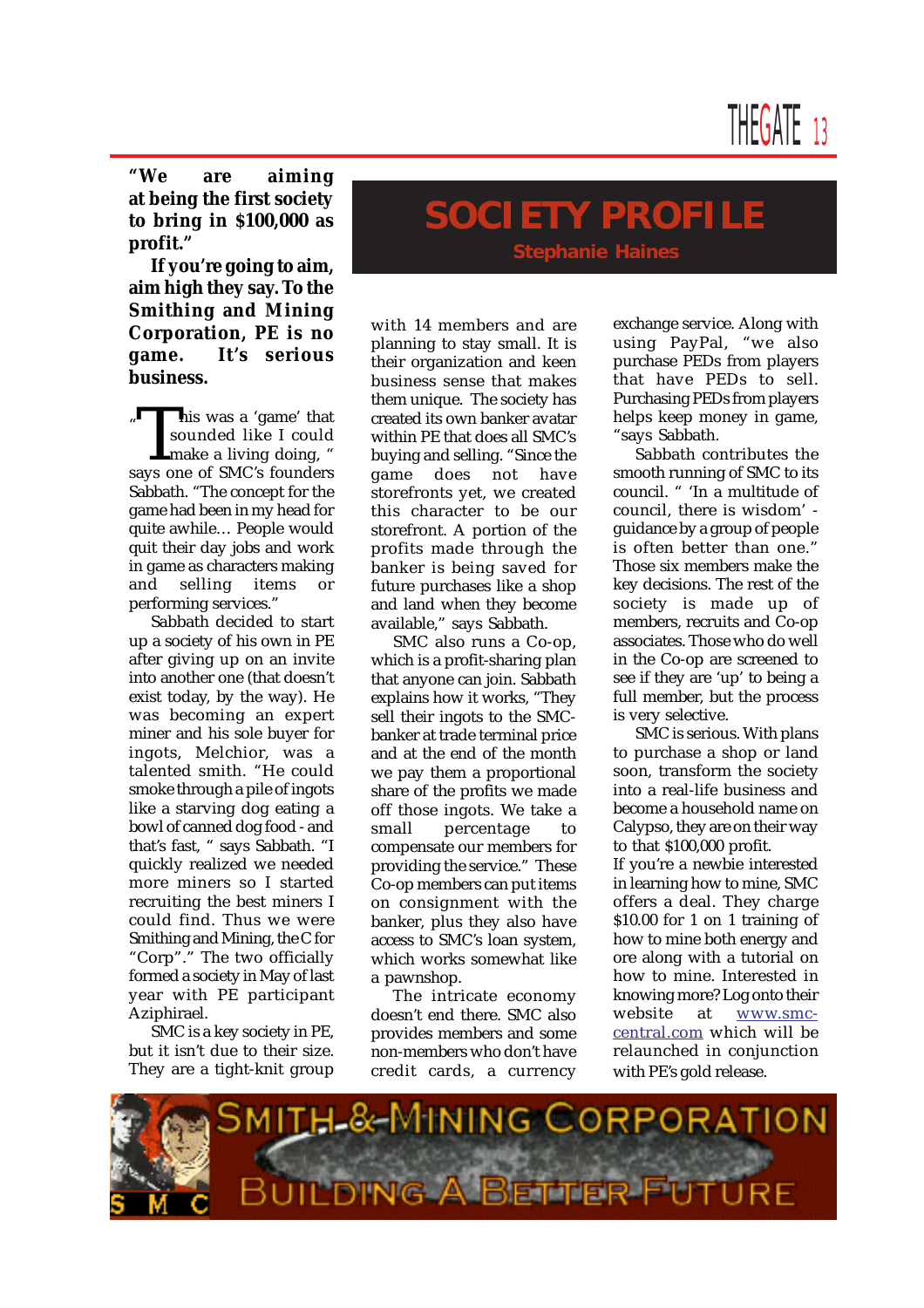

Helen Praetorius

**Many people think that MMORPG users are young kids, mainly boys, but when it comes to Project Entropia I can honestly say that we have participants from all over the world, men and women of all ages. I'd like you to meet the former high-level consultant known as Sabatical in PE.**

40-year-old Sabatical is a married father of a 17 month-old daughter and has a second one on the way. He hails from Utrecht in the Netherlands. He loves to downhill ski and surprise, surprise…play computer games. Sabatical can remember his very first PC his dad had at home - a Philips P2000. On this he had 'Collosal Cave' installed. He and his little brother used to spend hours trying to solve this game. When he finally got his own computer he began to try all kinds of games. "At that time revolutionary games glued me to that small VGA screen for hours", he says. That was the beginning of it all…He's still hooked.

The name Sabatical means "taking a break from work". As I suspected, Sabatical got his name from a well-earned three-month break his employer granted him. Instead of taking the journey



of his dreams, he decided to dive into some unread books and give his own writing skills a go. One book he started many years ago is now near completion. "I don't think I'm a talented writer but I like the writing process - the creation, the thinking," he says.

When Sabatical takes time out from writing to enter PE he always uses his full name, Sabatical Ingo Gate. Ingo is short for ingots (he is a miner most of the time) and Gate refers to the street he lives on. After the gold avatar reset he'll be known as Ingo Sabatical Gate. "The proud Calypsonian Ingo Gate also known by the name Sabatical," he says. "It also means that wherever I am it feels as if I am on a kind of sabbatical away from work, away from daily life and stress."

Sabatical came across PE back in 2001 when he was looking at Tucows. Since he had played his regular games over and over, it was time to find something new. With no experience of beta testing and very little knowledge about IRC he decided to go ahead and register as a beta tester in PE. Shortly after he received an invitation to participate in the PE Commercial Trial along with a CD. The rest is history! There were many things that drew Sabatical to PE; one being that it seemed different to any other online game – it involved exploring,

adventure, interaction, character building, skills, proficiency and fun. "It will become a real virtual universe…a complex, entertaining, virtual universe coupled to real life with online shops, email and chat facilities and with things we can't even imagine at this time. I really wanted to become a part of that," Sabatical says.

Sabatical doesn't know if he falls into the category of being a "hardcore gamer". In his eyes the hardcores are people who either play 10-14 hours a day for three months and then quit or play a little every day and still keep coming back to the same game after two years. Sabatical spends 50 per cent of his free time playing PE and other online games. He usually logs in after dinner and quits just before midnight. One day a week he plays from noon till midnight. He tries to make an appearance in PE every day, whether it's to visit the forums, check IRC or to enter the virtual universe.

Sabatical is also dedicated member of one of PE's societies - the Smithing and Mining Corporation. Most members have been in the PE community a long time. His idea of an ideal society is one that helps each other and has a good business plan. Since SMC only invites their members, you could say that he felt privileged when they invited him. It could have been his mining skills that attracted them. Sabatical says he really enjoys mining even though it takes a lot of time and effort to figure it all out, "I have the feeling that there is still a lot to learn…Once in a while, when I have mined a lot, I hunt. Besides, I think it will be profitable in the end *continued on pg. 15*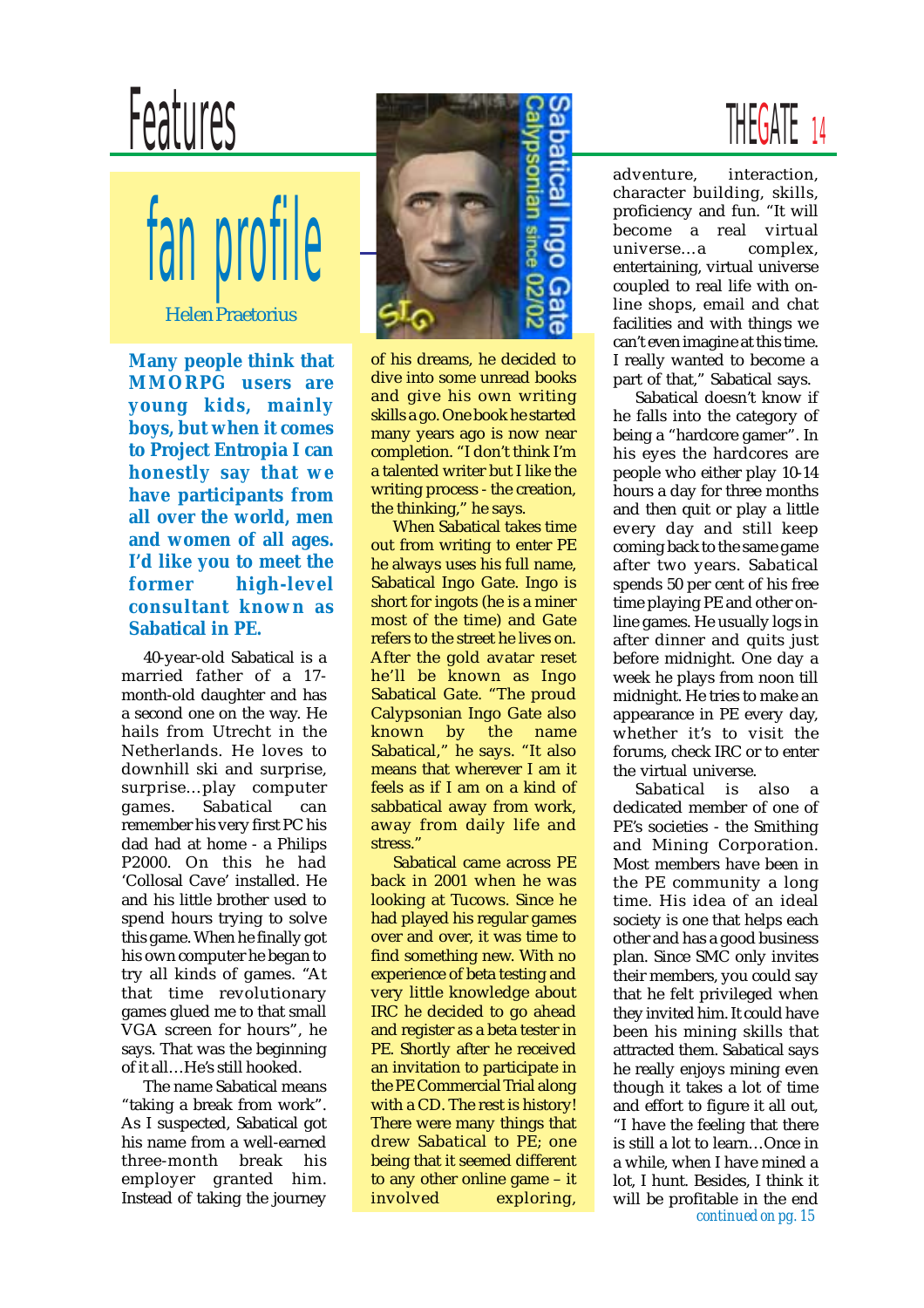$H_0^2AH_1^2$  15

to have a broad range of developed skills, not only in mining but also in other aspects."

It is always interesting to get suggestions from someone who has followed the development of PE for such a long time. Sabatical thinks participants need more tools to adequately make bug reports or file complaints. One of his ideas is for MindArk to sell logbook editions like mining logging, hunting logging and crafting logging. "This logbook could record everything, especially financial transactions made with a credit card," he says. "If you just want to play you can do that for free, but if you want to track all your actions, buy an edition."

It's great to have so many participants like Sabatical in PE that stand by us through thick and thin. Sabatical also invites any fellow participants to contact him with questions. Just use the PE community mail tool. See you next time when we profile another hardworking Calypsian!



## *Ask Bertha 'Bot*

Greetings Bertha Bot,

I have a problem. When I'm out hunting my rifle seams to jam from time to time. As all good hunters I try to have my weapon in top trim, but it still jams. What can I do to prevent this? Mortar Xtes

#### Dear Mortar,

I have not heard about this problem before, but I suspect that you are trying to fire before your weapon has fully reloaded. After each shot there is a reload interval indicated at the bottom of your HUD – a yellow bar. Only when this bar has is fully replenished is it possible to fire another shot.

**Whether you're an established colonist or you've just arrived, and you've got something on your mind, just ask Bertha 'Bot. Write to her at: fanzine@project-entropia.com**

# CALYPSO COMIC **Fredrik Andersson**

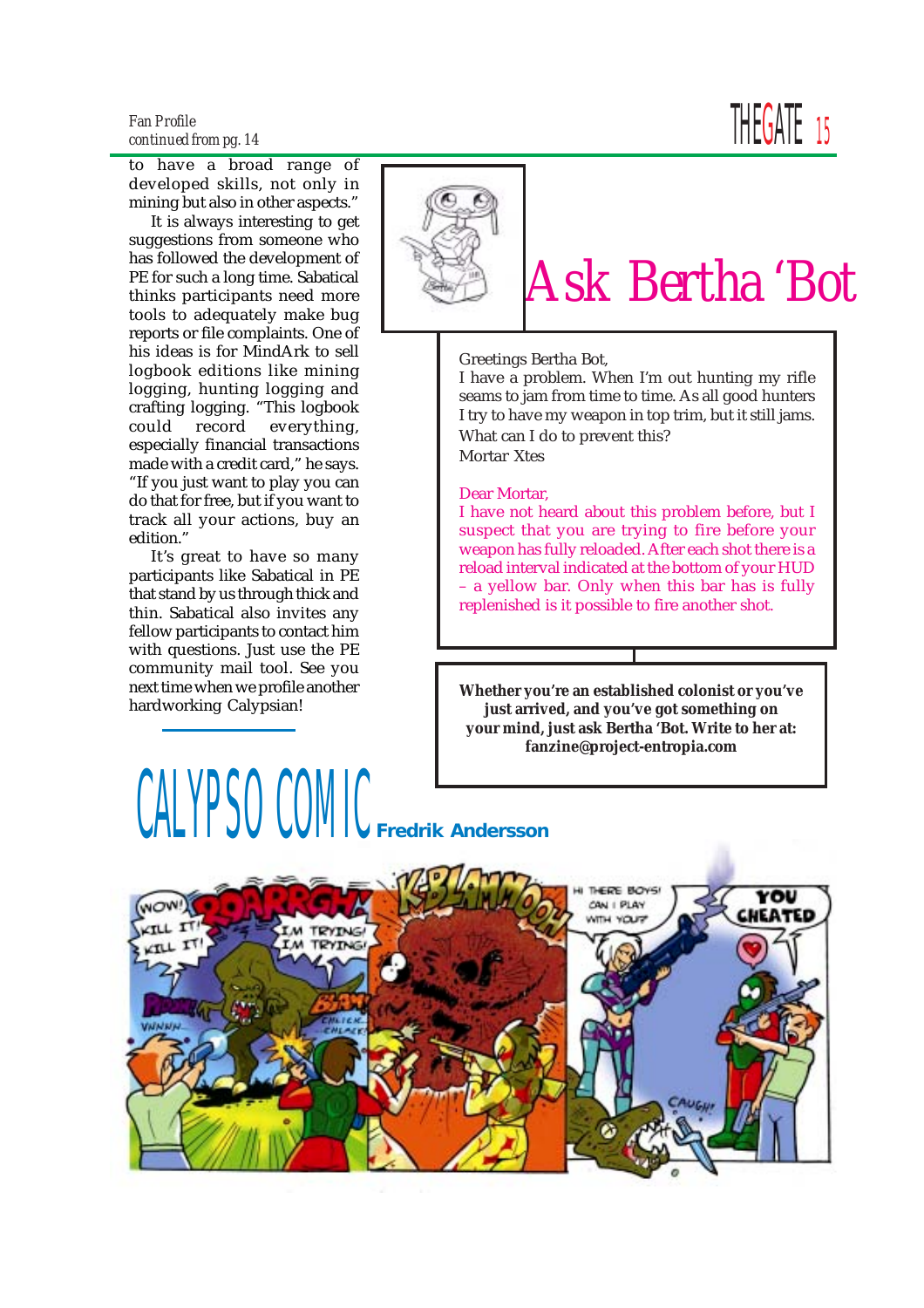

## **caption contest**



#### **"THE OTHER WHITE MEAT"**

The winning caption for December's witty caption contest comes courtesy of Calypsian (wow, that's a lot of 'Cs') Lord\_Fanel aka Daniel Madrid. He is now the proud owner of an Omegatan FAP-5 (Fast Aid Pack). Congratulations Lord\_Fanel! Here he is below with our creative writing contest winner Ayana SilverThorne, who picked up a Powerfist for her journal entry. See that on the next page!

The Gate's Gold issue witty caption contest is again turning the tables on its winners. The look on Lord Fanel's face was too funny! Send us your clever captions to fanzine@project-entropia.com for a chance to win a Seizzt Laser Sight 2000L.



## **NEW CONTEST**

### **Making the Most of 10 PED**

What have you turned your first 10 PED in Project Entropia into? We want to hear your success stories, stories of ingenuity and creativity. We will pick the top three entries and publish the winners in the next issue of The Gate. The prize will be… what else? 10 PED each.



Write to us at fanzine@project-entropia.com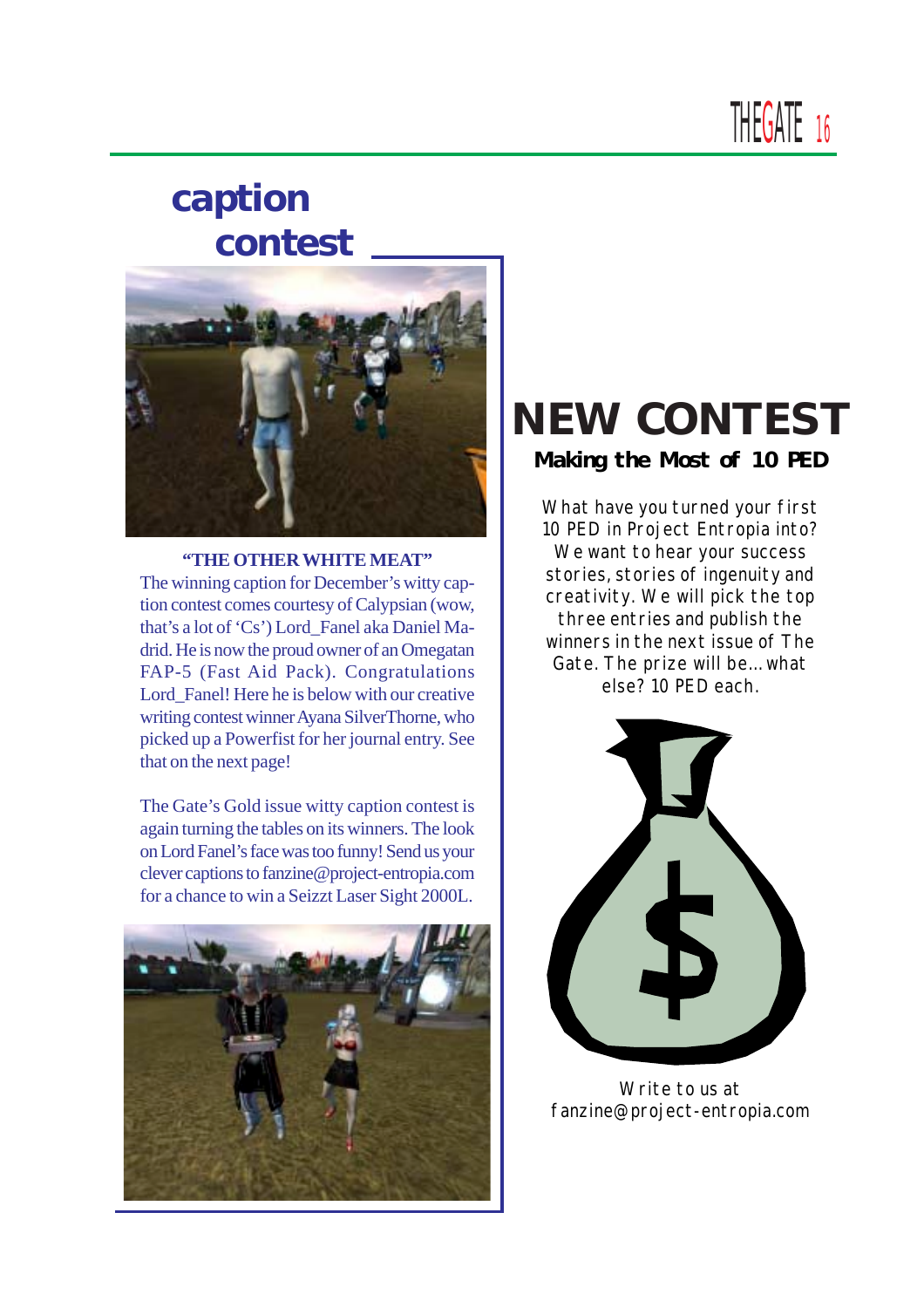## $IHH \hat{A}$  $I$  17

**December's creative writing contest winner is Ayana SilverThorne with her journal entry** *Crash Landing***. Thank you to all those who sent in their stories and poems. It was a tough choice!**

 $\prod_{\text{the}}$  guess you could say it started with a malfunc tion, or at least that's what the driver kept repeating as we broke the stratosphere of the planet at an alarming rate. Crappy holographic pilots. He fizzled and beeped like some

sort of monitor on the fritz, but honestly the rest is a blur. I must have hit my head with all the turbulence. When I woke up, well, that's where the real story begins I guess. The wreckage was nothing but pieces of metal stuck into the side of a mountain. I had been one of the first to wake up from my sleeping pod. Always been a light sleeper. I knew some-

thing was wrong by the blue sparks shooting across the room, so I headed up to the cockpit. That's when the pilot locked the door behind me. I still remember the other passengers banging on it. Maybe they would have lived too if they had been where I was. They're all dead now. The power cells had melted in the fire the impact created. Only the protective lining of the cockpit had saved me. It was the smoke coming through the broken glass of the front window that woke me. God, my head felt like that one time my old foster father was drinking too much and smacked me one.

"Welcome to Calypso…we

hope you've enjoyed your trip." The pilot bent over to shake my hand as I coughed and pushed the stupid hologram away and half fell out of the emergency cockpit hatch. He kept smiling at me, like he had done a good job or something. Yeah, whatever buddy.

Earth had never felt like home to me. Not where I belonged. I guess that's why I signed up on Project Entropia and decided to go to Calypso as a colonist. No family, no real friends. I checked my pockets realizing my ugly orange jumpsuit was ripped and all the supplies I had brought with me were in with the rest of the dead colonists,



#### **Ayana SilverThorne Ready for Battle**

sealed away for a thousand years til the radiation went down — give or take one hundred years anyway. So now I'm creditless. Lovely. What a great way to start a life on a new planet. I reached in my back pocket remembering the map they gave each of us. Good thing I didn't put it in with my cosmetics. With some scouting around I figured out my general location and headed towards the nearest location on the map. I'd call it a city, but it wasn't really even that when I arrived. I found some terminals, and the first living human being I'd seen on Calypso.

Hunter was his name. He was darkly skinned with dirty brown hair wearing a green jumpsuit and a rusted hunk of armor. I kind of wondered if he looked any better clean, but thought it better not to ask.

"Did you land near here?" he asked, another man walking up next to us and doing hip thrusts in my direction. I started wondering if they were low on female colonists or if this was some weird sort of communication that had evolved here. I tried to ignore him and focused on Hunter.

"If landing is what you'd call it, then yeah."

"Well, Atlantis is due west from here, its pretty safe. No monsters or anything." 'Monsters' being the key word. I'd heard about the alien animals of the planet, but I…well…I kind of slept through that part of the lecture. I looked towards the west.

"Thanks, I guess I'll start there."

"See ya around then, well, if you survive anyway." He waved and ran off leaving the hip thrusting maniac still making goo-goo eyes at me. I checked my map and headed west towards Atlantis. The maniac seemed disappointed, but luckily for me didn't follow. Then again, maybe it wasn't so lucky; I probably could have used the help.

Half way to Atlantis I heard a rustle behind a bush. I started running as fast as I could but I had one of the native animals after me. I have no idea what I did to piss it off, but it followed me over mountains and through rivers. It hit me afew times, just afew gashes to the back of my legs,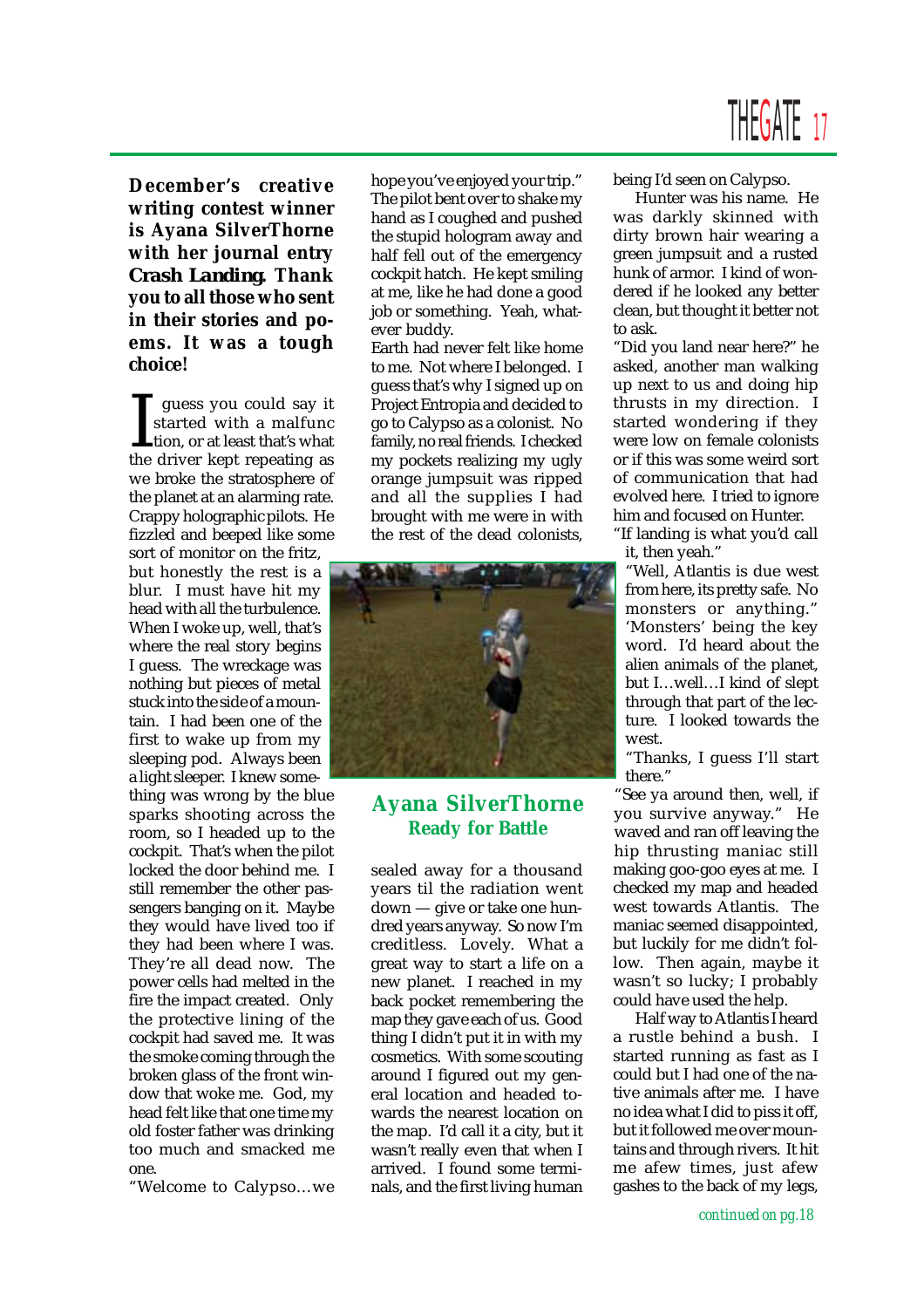but somehow I kept just a step in front of it and made it to the Atlantis border. I could see the walls and the giant satellite dishes pointed up into the air. I was almost safe until a shot rang into the air and I fell into the dust at the front gate. I coughed, blowing a little dust over a boot. I looked up and saw a man standing there with a rifle in his hand. A bit of smoke lifted from the muzzle into the breeze. He gave me his hand and helped me to my feet.

"You should be more careful, those little buggers can take a leg off if you let them." He hardly gave me a glance. I looked back behind me at the dead…eh…whatever it was. He walked over to it and pulled a tooth from it, sticking it in his pocket. He looked back at me. "Its sentimental." I nodded. "So what's a chic like you doing out here anyway. You don't have a gun, or armor…"

he looked me over and I pulled my ripped sleeve up my arm a little.

"I'm ok. I just got here is all."

"I see." He remarked, "Well you better get a gun or something." And he walked off without another word.

I wandered through Atlantis a bit. Seems a mining town mostly. People selling and buying ingots, to make things I'm not even skilled enough to figure out how to make, must less have the credits for. I looked on my map again, largest city Hadeshiem. Huge according to the map. A bit farther than it was to Atlantis, I figured I could make it. A man dressed in only the pants section of his space jumper stopped me at the Atlantis gate.

"You seen any SoF around?"

"A what? I wouldn't know what it is if I saw it

honestly." I responded. He looked uneasy. "It's a big group of people all armored and holding big weapons." I heard briefly of mobs, and thought maybe it was one of those.

"Nope, I think I would have remembered seeing one of those."

"Yeah, ok, thanks for your time." And off he ran. Everyone seems in such a hurry. I took off north towards Hadesheim. I bumped into a few more native animals on the way, but falling down a cavern into a fast moving river seems to lose them pretty quick. I tried to grab a branch off one of the trees I passed. I mean, a club is at least some sort of a weapon to fend off these beasts, but the wood was too rubbery and when I test swinged it, it just curved around and hit me in my side.

I'm finishing this log now, sunset is coming, but I wanted to write down what's happened so I don't forget. I'm sure someday I'll look back on this and say 'hey what a newbie I was', but then again, maybe these will be my last words in another few days.

Hadesheim is over the next ridge, and I try to think about what my hopes are. Why did I come to this planet? Having no skills and basically nothing else to offer. I guess all I have is my will to survive, and I guess it's not too bad for a bad ass chic like myself to go up against something like this. As I look to Hadesheim, I can see a tower in the distance, and I really have to think about what brought me here. Maybe its my secret hopes of finding a family, and maybe, …just maybe, finding a home.

**Ayana SilverThorne**



## **Need PED, but don't have a real life Credit Card?**

**MindArk now offers an Alternative Payment Method called a Pre-Payment (Open Account). To apply, log onto www.project-entropia.com under webshop - alt. payment method.**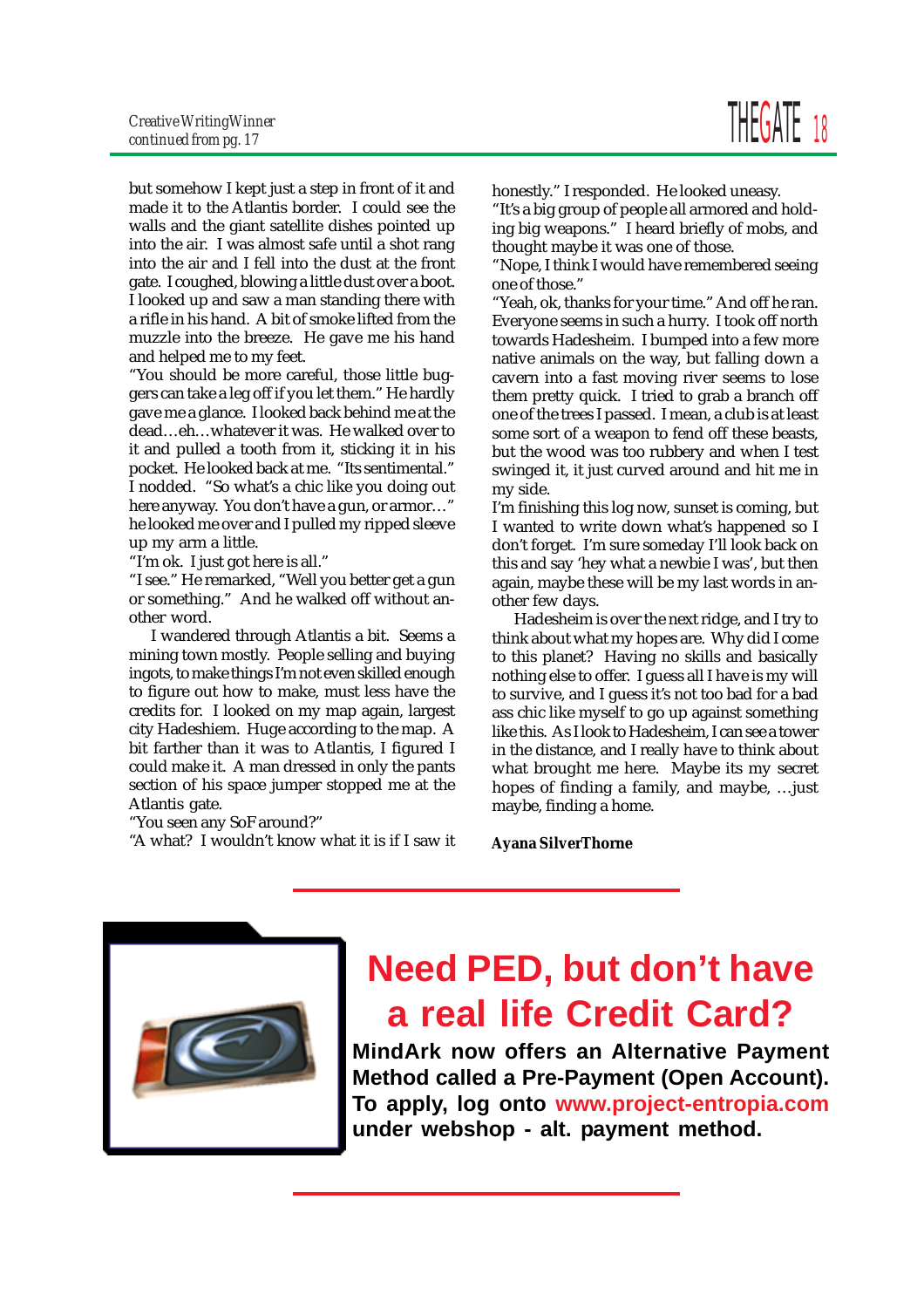## THEGATE<sub>19</sub>

**Felicia Williams, aka Black Cat, is a scientist conducting research on the planet Calypso with Genova Inc. This is her journal.**

**S** o many days I wake up with cold beads of sweat on my forehead, with visions of them in my mind, with tears in my eyes.<br>I've been here three weeks and already it feels **To many days I wake up with cold beads of**  sweat on my forehead, with visions of them in my mind, with tears in my eyes. like I have been trapped here for three years. My mind and body are weak. Humph…the planet of Calypso, my parents and co-workers thought that it was a chance of a lifetime. To explore new worlds had always been a dream of mine. The day I landed on Calypso I felt at home. I thought at the time that things would be different here, more adventure – I'm traveling a world unknown to billions of people, more fun – amazing technology, totally different landscapes from freezing cold waters to sandy islands, and the chance to sleep safely. But even this has been taken from me - it seems to have started three weeks ago according to my journal but… time has no relevance for me anymore, an hour withers away at me like a lifetime…



#### **17 Last Seed\***

Would you look at it? I look like a mouldy orange carrot. I have to say that Calypso, or what I've seen of it here in the descreet little mining village of Twin Peaks, is stunning.But I also have to say that my work uniform is not! We were put through gruelling physical training to prepare us for Calypso. Everyone was taught how to use guns, the latest laser-weapon technology of course, melee weapons such as Castorian Knuckles and even Nanotech-enchanced

Black Cat - The Journal

Swords and they couldn't get us better clothes! I shouldn't complain really, the things we'll learn about the planet will be life-changing for all of us and the people back home. Though I don't know how much we'll uncover, this town isn't very friendly and there seems to be something odd about it…. call it female intuition. Twin Peaks may be stunning but it almost seems……..abandoned.



#### **18 Last Seed**

We explored the old abandoned mine today. I saw some strange things in that place…some things that I hope I'll never have to tell anybody about. Or at least…I thought I saw them. We set off early to get ground samples from inside to check for minerals and such. It was the usual routine conducted. But as I was looking around I noticed things. I realized that the miners had fled from that place; I almost swore I saw a body behind a misted out window, but maybe... maybe there's…I guess I won't find out. Twin Peaks is being closed for the time being, a fullfledged "investigation" is being held in the small town about the Mining Corporation. We're going to Hadesheim, the Calypsian capital, to gather our resources and to head out on an expedition to the mountains. Apparently there's similar rock up there to the samples we found down here…..but something is really wrong about this place. Calypso is getting…almost colder…I can feel it. Something's going down on this planet, and I'm going to find out.

To be continued.....

\*Last Seed is a Calypsian Month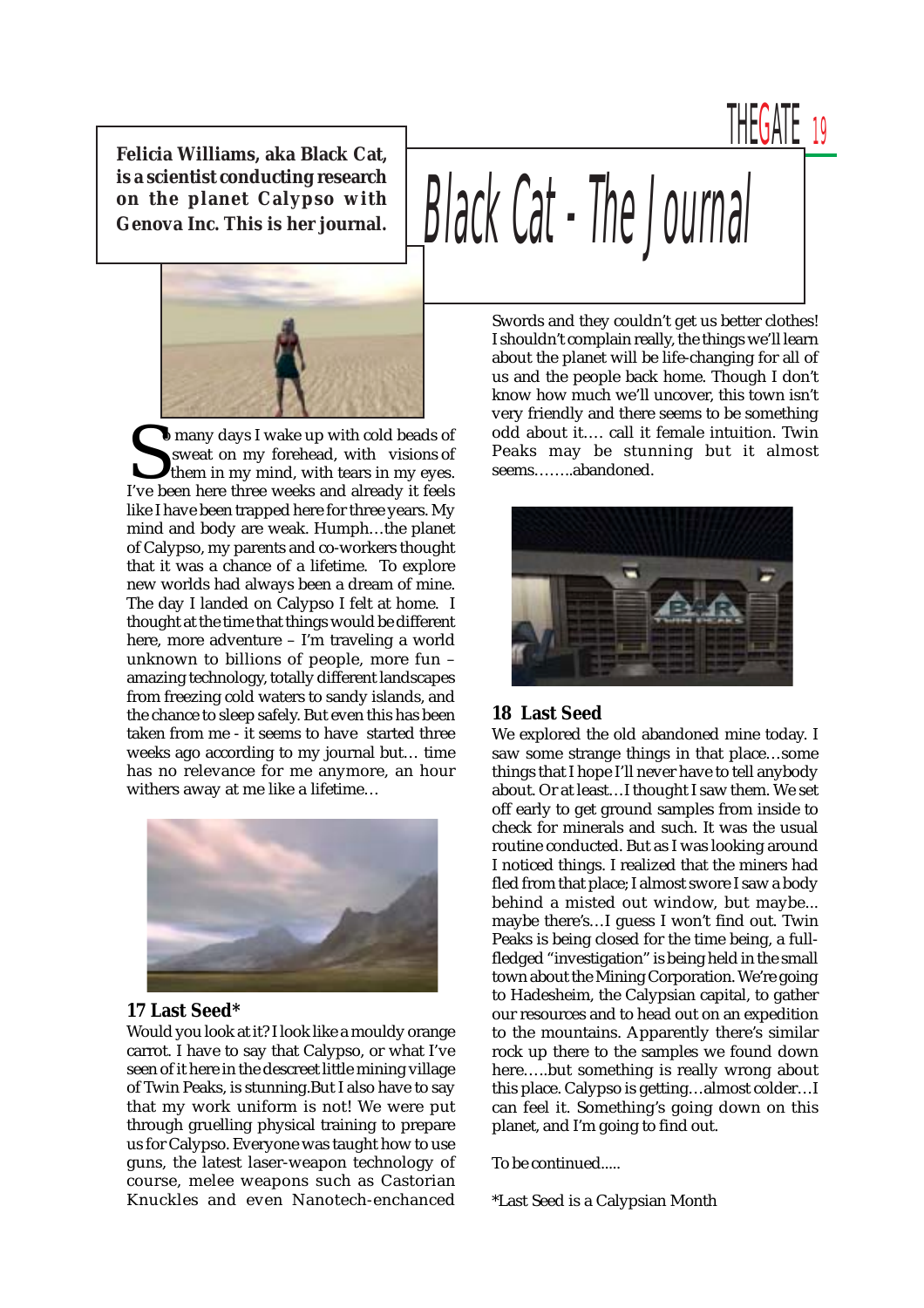







PE's Web Shop is Now Open! T-shirts, posters and the Project Entropia CD are available. Log onto www.projectentropia.com and click on web shop.



ACT NOW! Get the equipment that YOU need at the SoF Shop. SoF is the biggest and most active society on Calypso, and now you can buy the things you need in-world from a Source you can trust. We provide YOU with the equipment needed. We stock the latest Hi-Tech Rifles, Pistols, and Melee weapons. We also sell armor, scopes, sights and amplifiers. Increase YOUR firepower with a gun from the SoF Shop. EASY PAYMENT! We accept both PED collected on delivery, and PayPal! Find us at www.sofltd.com/shop